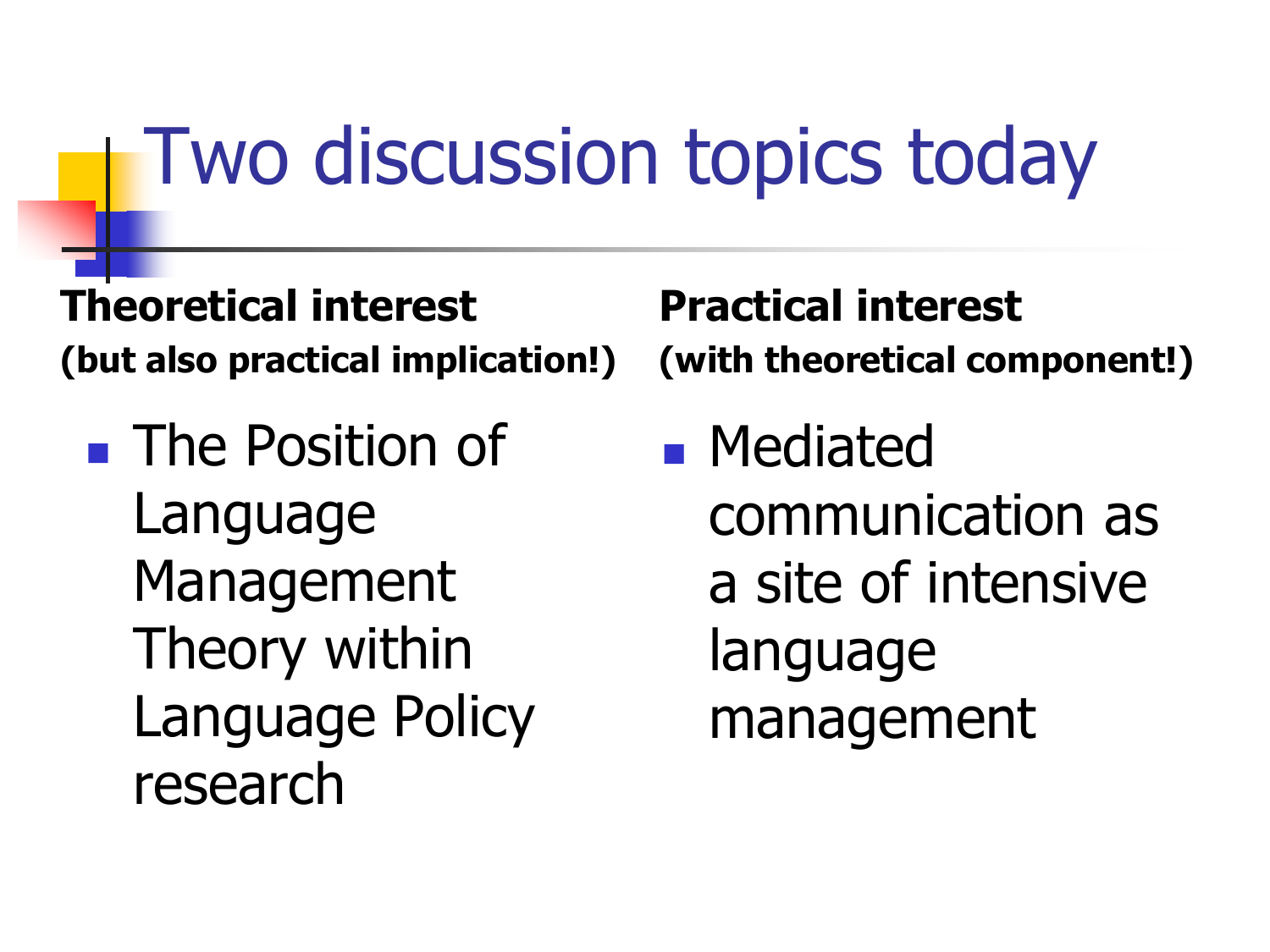The Position of Language Management Theory within Language Policy research

> KIMURA Goro Christoph Sophia University Praha/Tokyo 2021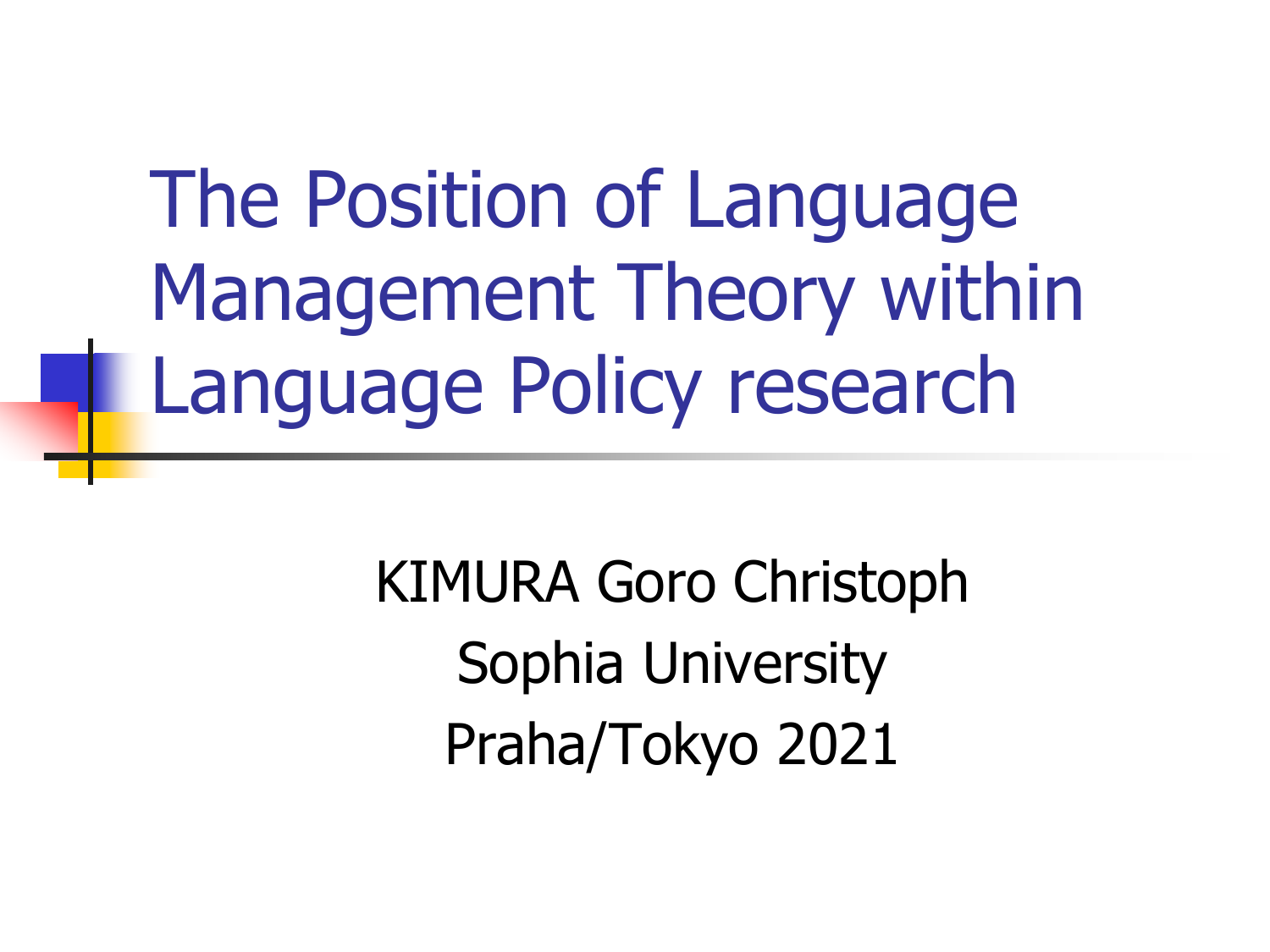### Based on:

Fairbrother, Lisa & Kimura, Goro Christoph (2020): **What is a language management approach to language problems and why do we need it?** In: Kimura, Goro Christoph & Fairbrother, Lisa (eds.) (2020): A language management approach to language problems: Integrating macro and micro dimensions. Amsterdam: John Benjamins, 1-28.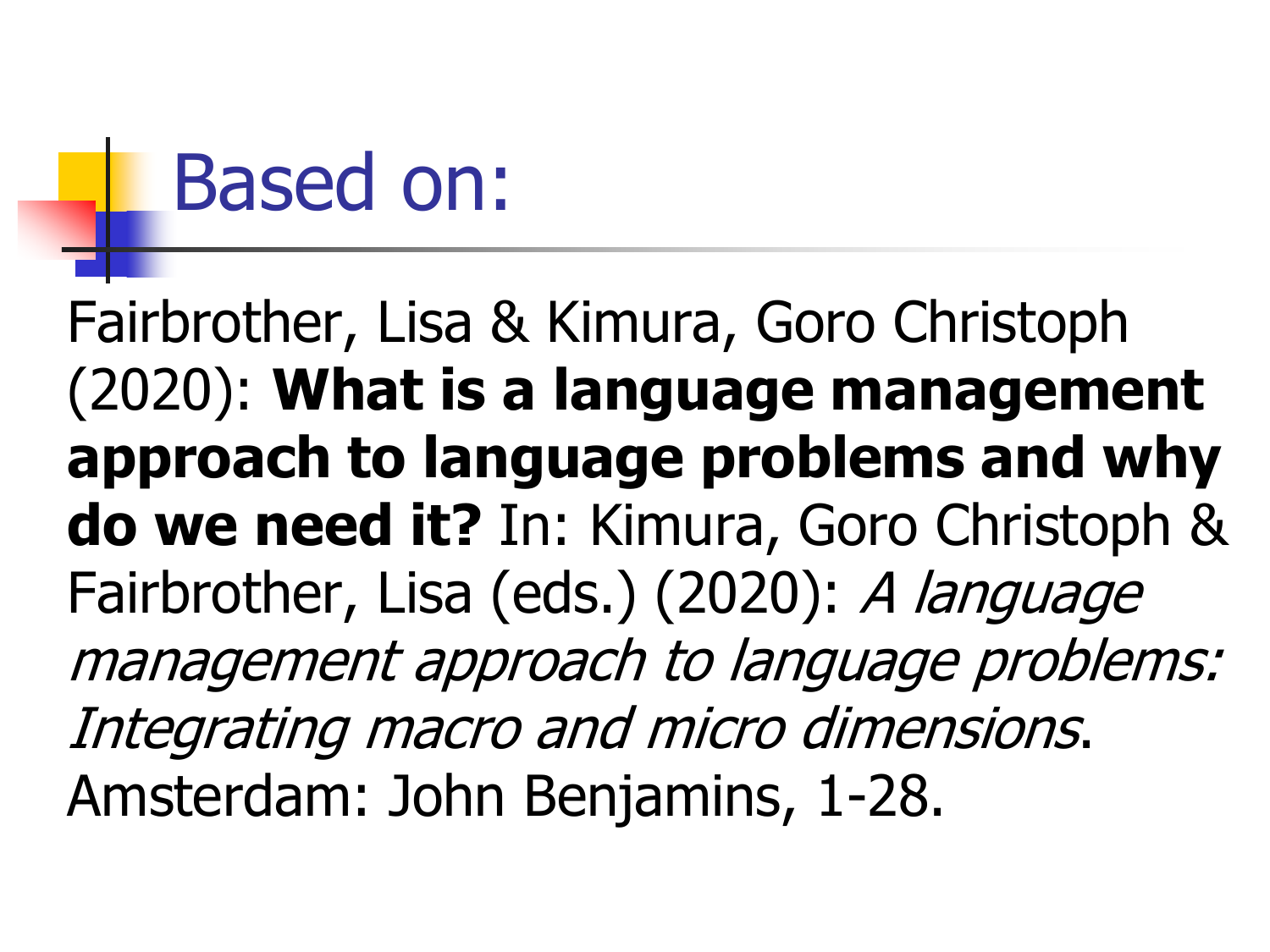## **Question**

Originally, the idea of LMT has started from a critique of the analytic division between 'language policy' and 'language practice'. It was the recognition of the multi-level characteristics of language policy and the emphasis on the importance of considering the micro level of interaction, that led to the development of the theory.

In the meantime, the division has been increasingly overcome in related research fields, theoretically and methodologically. Some recent developments have not only arrived where LMT has started, broadening the understanding of language policy, but gone further even to relinquish the distinction between policy and practice.

But is it really beneficial for the analysis to put all language activities into one pot?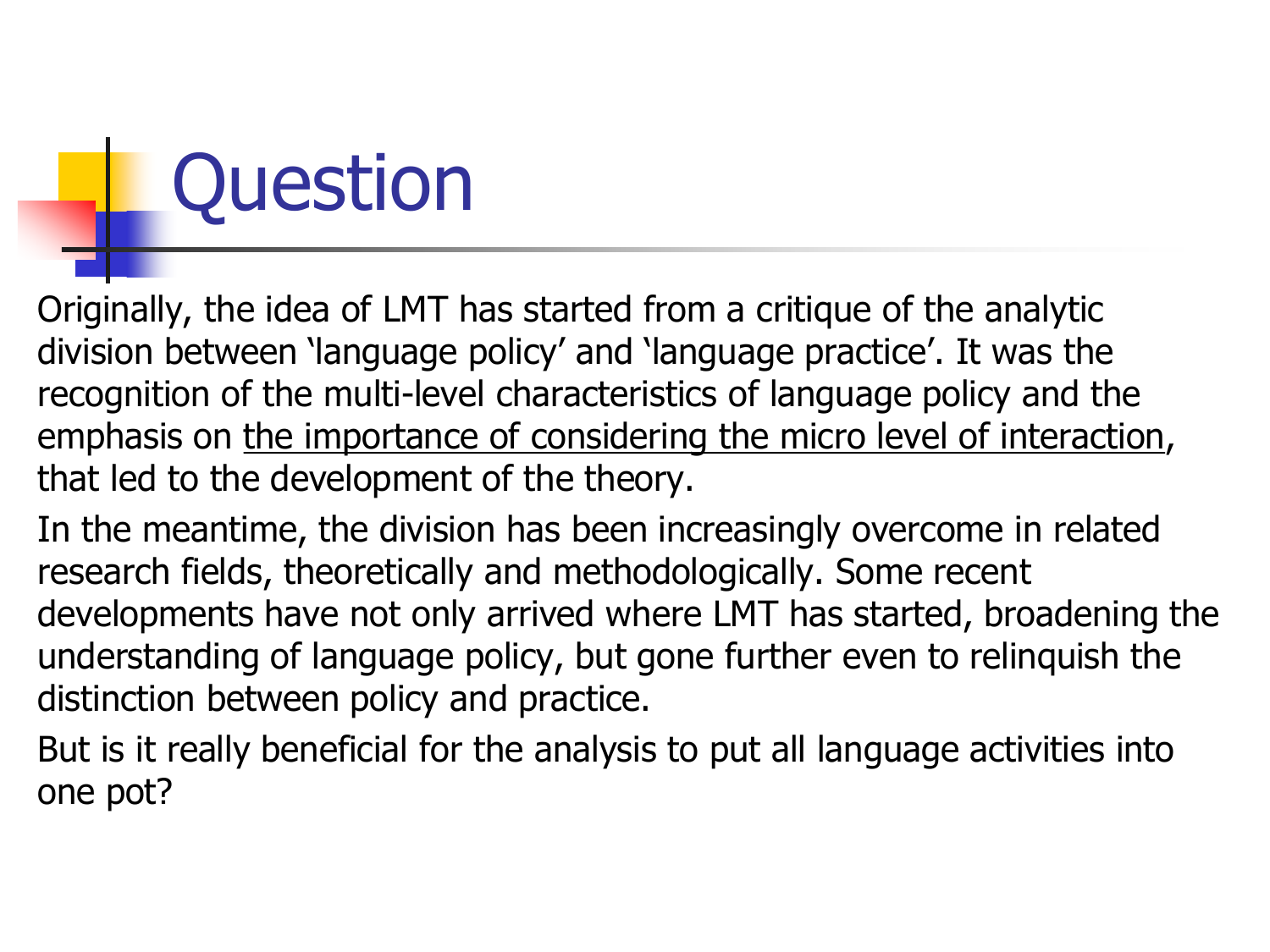## Starting point

KIMURA Goro Christoph, "Gengoseisaku kenkyu no gengokan o tou: Gengokeikaku/gengotaido no nibunhou kara gengokanri no riron e"

[**How Do Researchers on Language Policy Perceive Language? - From the Language Planning / Language Attitude Dichotomy to Language Management Theory -** 1 in: *Gengoseisaku* [Language Policy], vol.1, 2005, pp.1-13.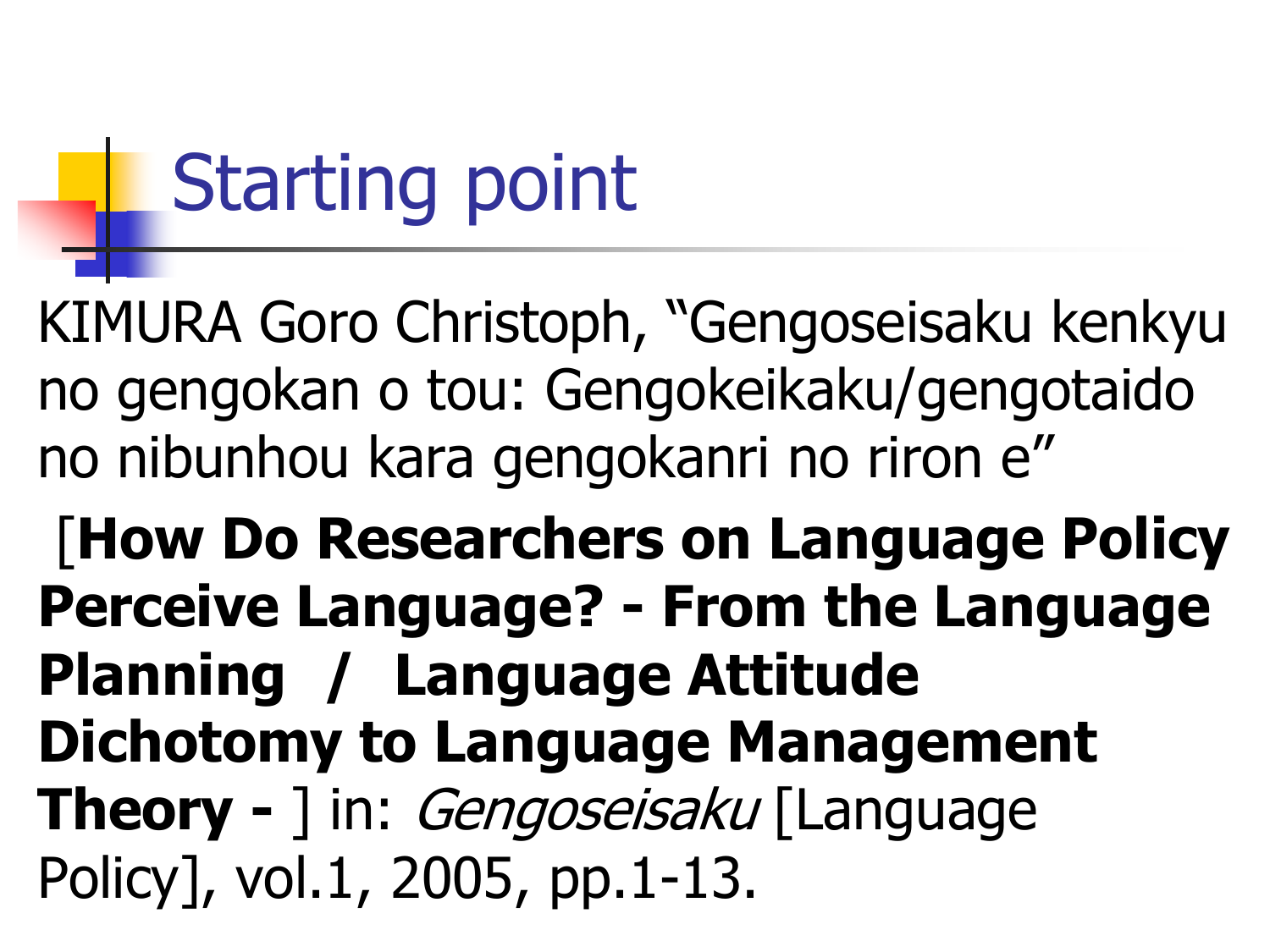Epistemological dualism in sociolinguistic research

Language attitudes: everyday practice, natural, ordinary, micro, in vivo (Calvet 1996)

Language policy: special intervention, artificial, additional, macro, in vitro

-> Dualistic understanding of language activities. Intervention is regarded as something external to the 'natural' evolution of language.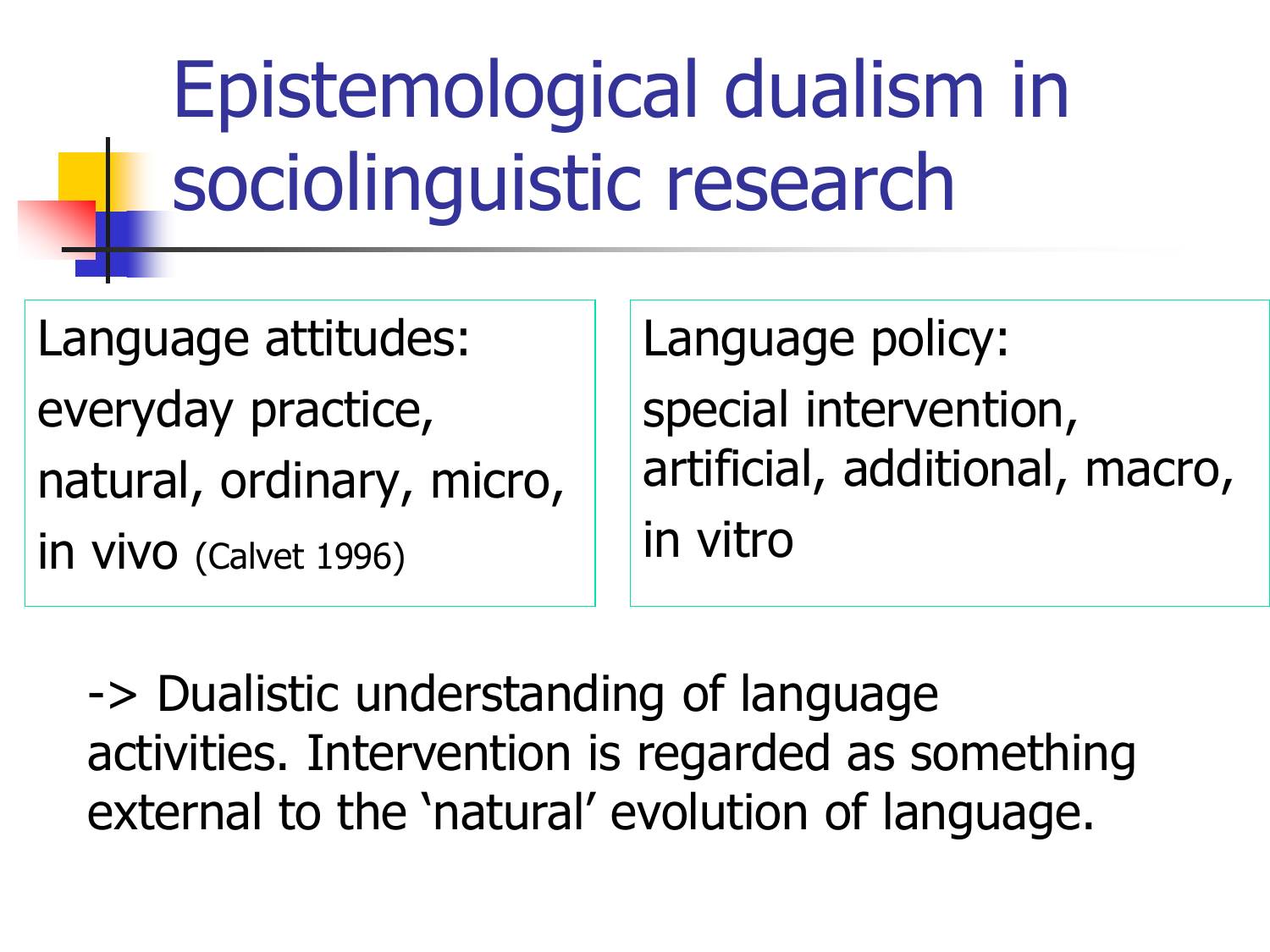$\lceil$  "[I]s it sufficient for studies of language policy to simply analyze phenomena that manifest as 'language policy'? Is 'language policy' such a self-evident subject?"

-> "This paper argues that the study of language policy has often misread the subject of its own research in arbitrarily extracting for analysis certain aspects out of the whole of human language activities."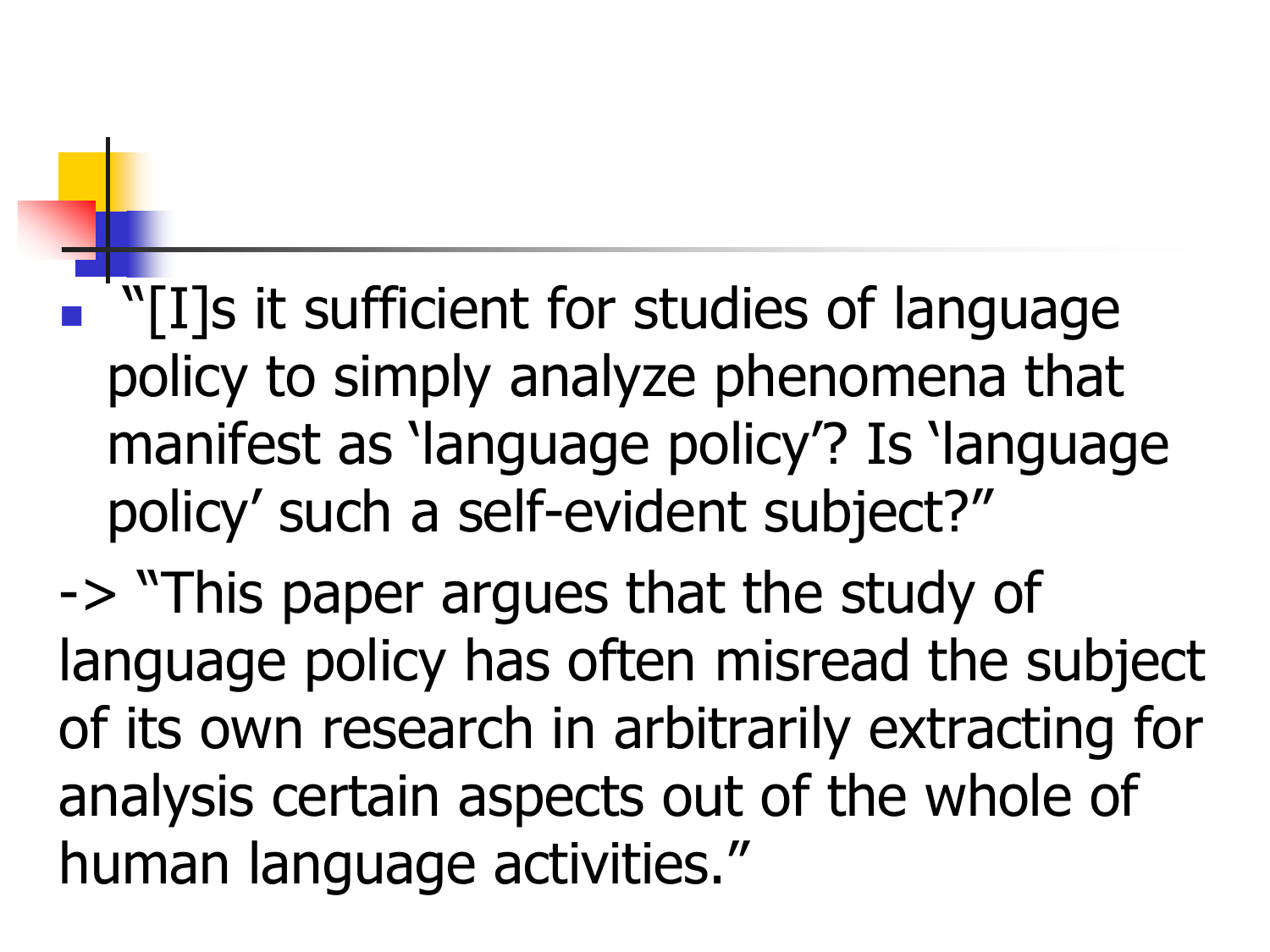LMT as an approach to overcome the misleading dualism

"rather than dividing language policy and language attitude, the theory of language management perceives micro-level language policies as existing within language attitude. "

"[W]ithin the theory of language management, managing language is an integral part of language activities. Intervention to language is assumed at any level from micro-level situations to macro-level."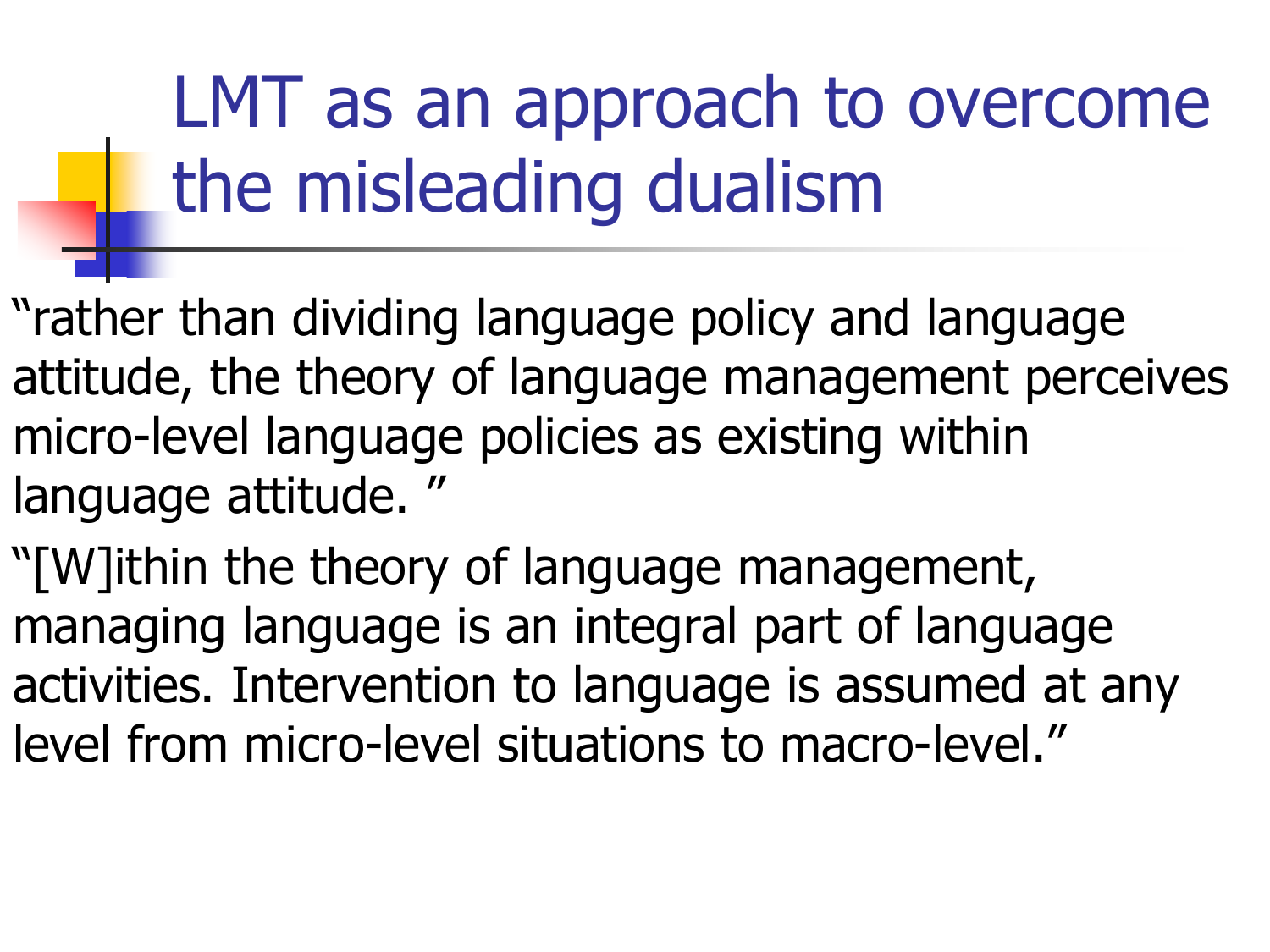■ Nekvapil and Sherman (2015: 5): "people essentially cannot not manage their language"

-> managing is an integral part of our language activities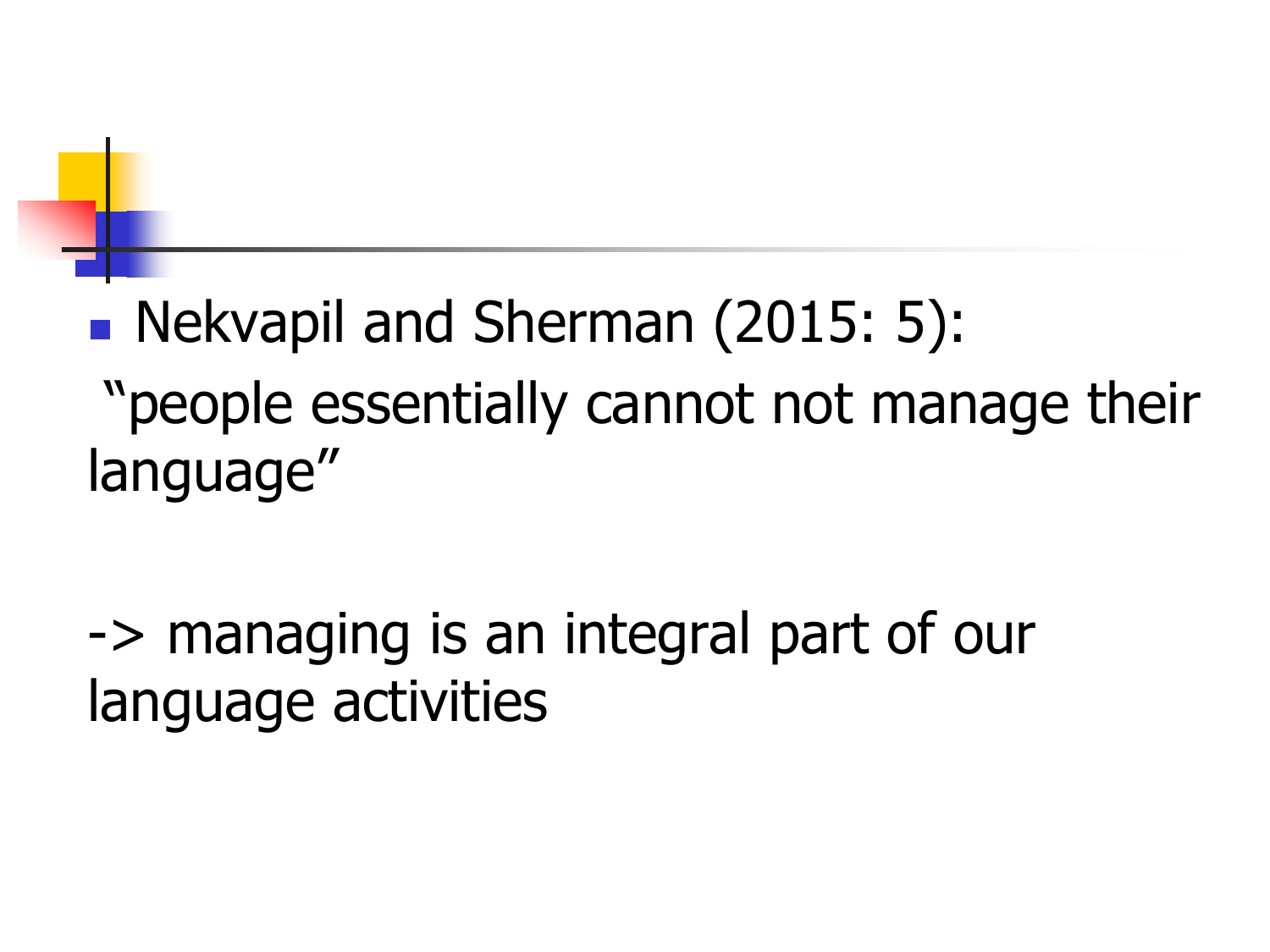### Comparison with four other "schools" of LPP research

1. **The classical school**: a historical-structural approach developed from the classical theoretical literature with its roots in modernism

2. **The domain focused school**: an approach that focuses on different domains of language policy (the family, workplace, religion, public space, schools, etc.) and examines related practices, beliefs and planning

3. **The critical studies school**: an approach that critically questions "the hegemonic approaches found in classical language planning" and aims at "social change to reduce various types of inequalities" (Baldauf & Hamid 2018, p. 55)

4. **The ethnographic school**: "a layered approach that allows policy texts with their underlying constructs of power relationships to be related to various actors in local communities who are engaged in the policy making and implementation process, to illuminate the ways in which policy works or is dysfunctional" (Baldauf & Hamid 2018, p.54)

-> Basic question: how they position LPP within language activities on the whole?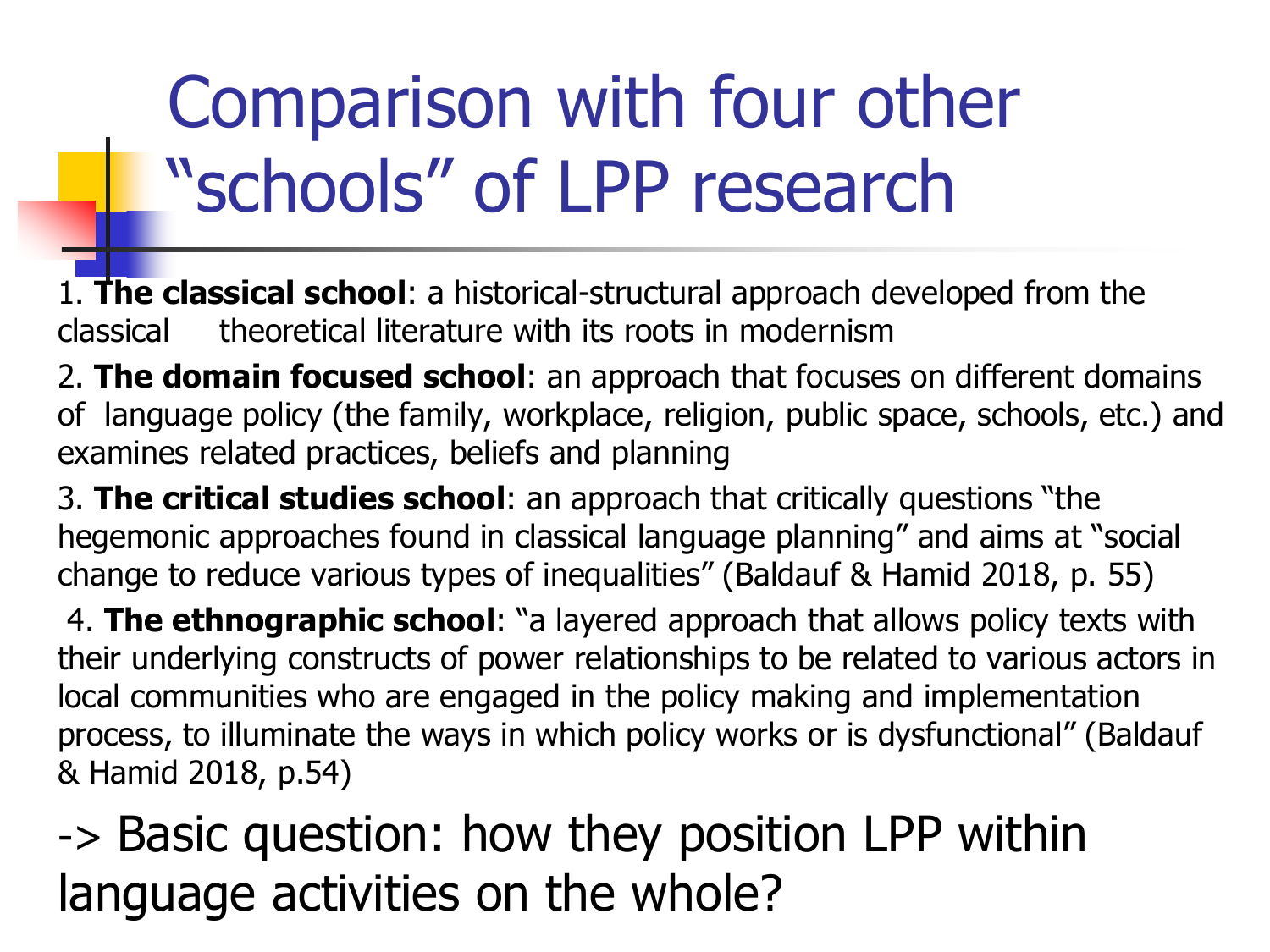### 1. The classical school

separation of "language policy" and "language practice" -> "revised classical" stance: conscious separation "[I]t is useful to keep separate the respective role of public authorities and other actors, because an excessively wide definition of language policy decreases our capacity to make useful distinctions between actors' practices on the one hand and *public policies* on the other hand, that is, a set of deliberate interventions in society designed and implemented by public authorities." (Gazzola, 2014, p.21)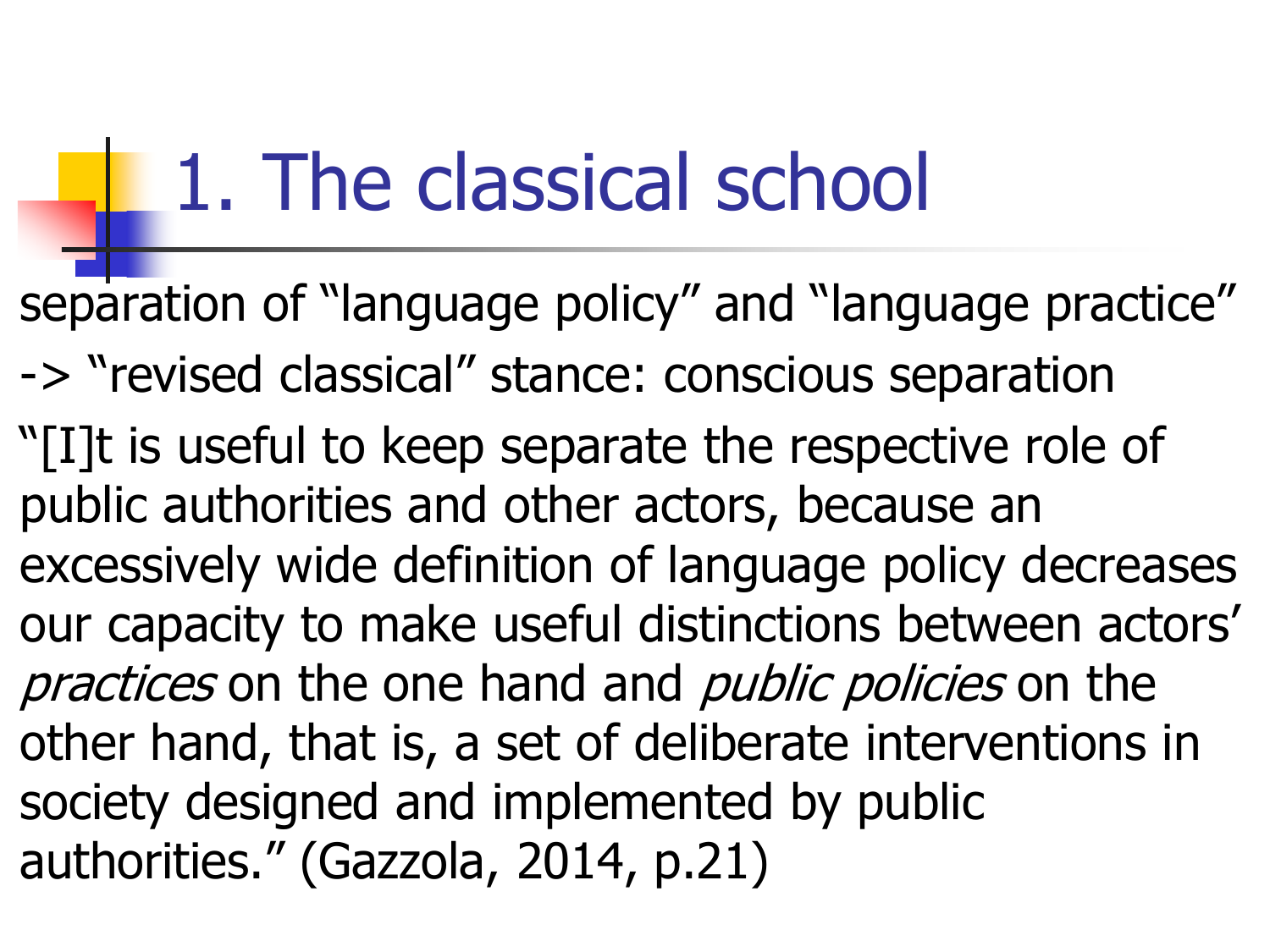## 2. The domain focused school

management: "conscious and explicit efforts by language managers to control the choices" (Spolsky, 2009, p. 1) in opposition to practice. Spolsky's framework in fact echoes the typical distinction of the classical school. It sees language management as something that goes beyond ordinary language behaviour, typically pursued by special language managers in specific instances.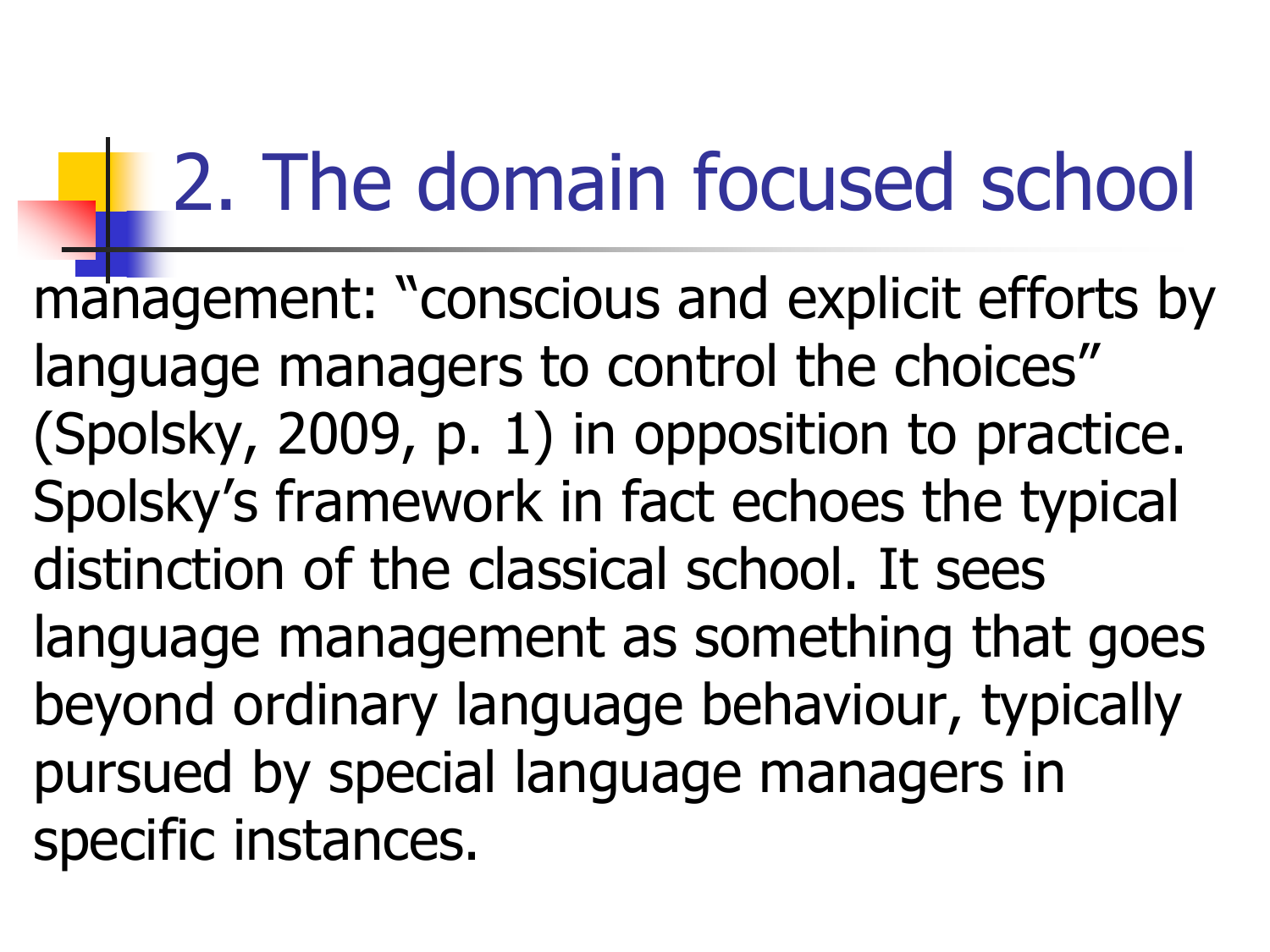3. The critical studies school 4. The ethnographic school

"Policy is not a disembodied thing, but rather a situated sociocultural process – the complex of practices, ideologies, attitudes, and formal and informal mechanisms that influence people's language choices in profound and pervasive everyday ways." (McCarty (ed) 2011, p. xii)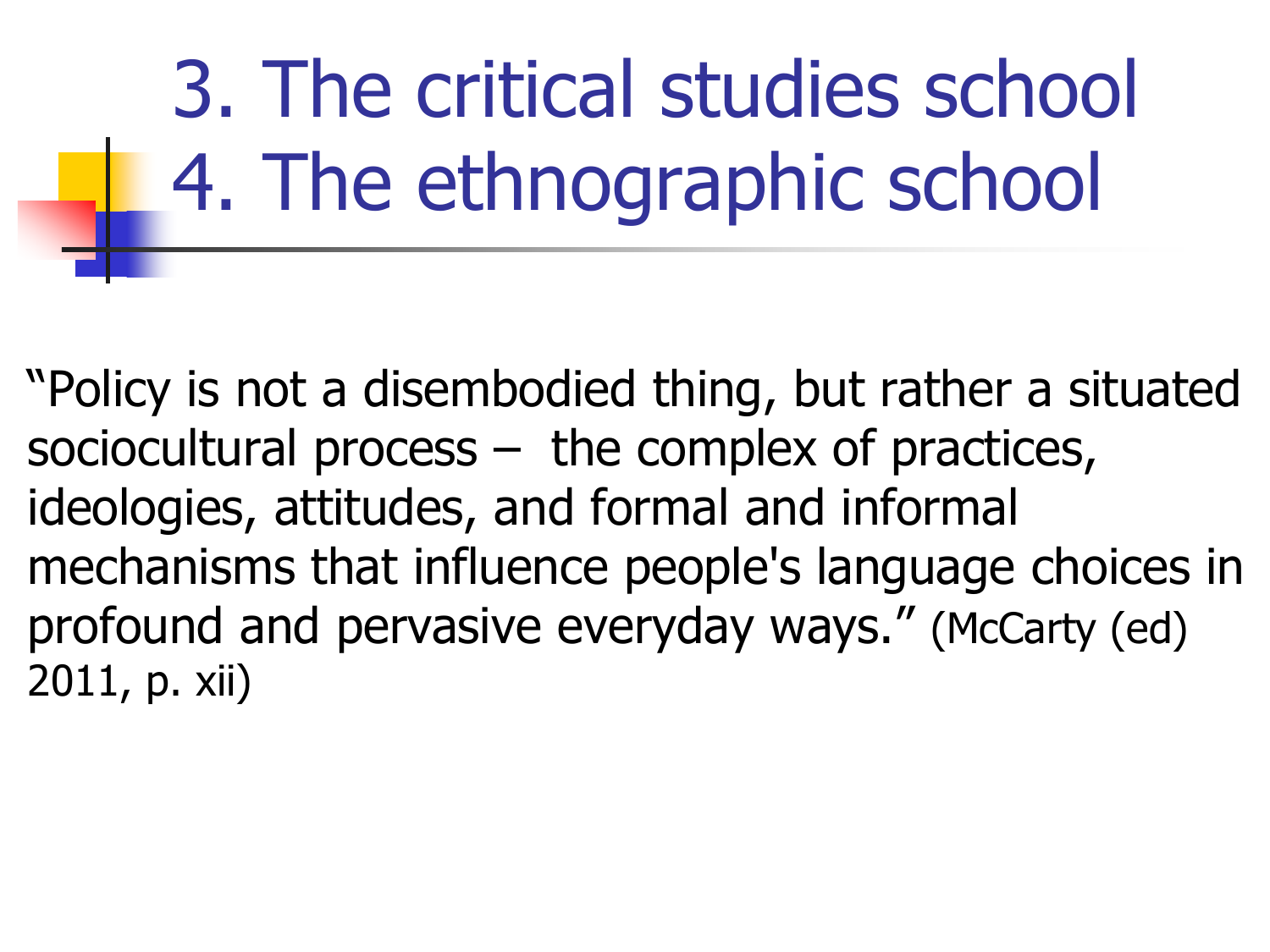## 3. The critical studies school 4. The ethnographic school

"I argue that without ongoing conceptual refinement, "language policy" may become so loosely defined as to encompass almost any sociolinguistic phenomena and therefore become a very general descriptor in which all language attitudes, ideologies, and practices are categorized." (Johnson 2013, p. 24)

->The trends depicted here seem to go to the opposite extreme of the classical and Spolskyan schools, by not distinguishing different types of language activities at all.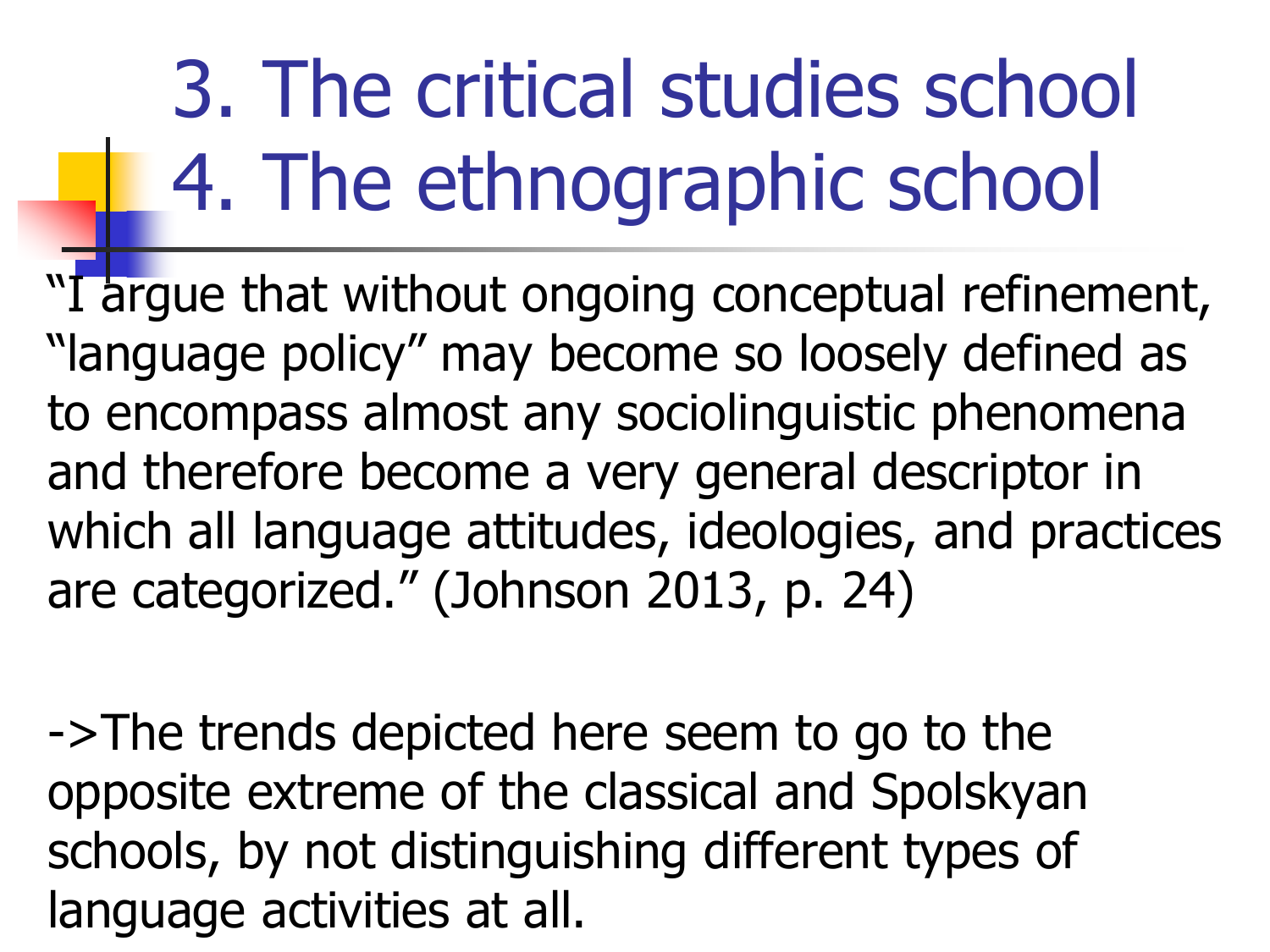## Concluding remarks

- Whereas classical language policy research has distinguished LPP but not integrated it with ordinary language activities, more recent tendencies have made efforts to integrate LPP into practice, but have expanded language policy so much that it can mean everything.
- An LMT perspective, however, takes a different stance to both of these perspectives. In contrast to the first two schools, LMT considers language management an essential, integral part of human language activities (Kimura, 2005).
- The difference with recent trends in critical and ethnographic approaches is that LMT researchers do not take the stance that policy and practice are inseparable.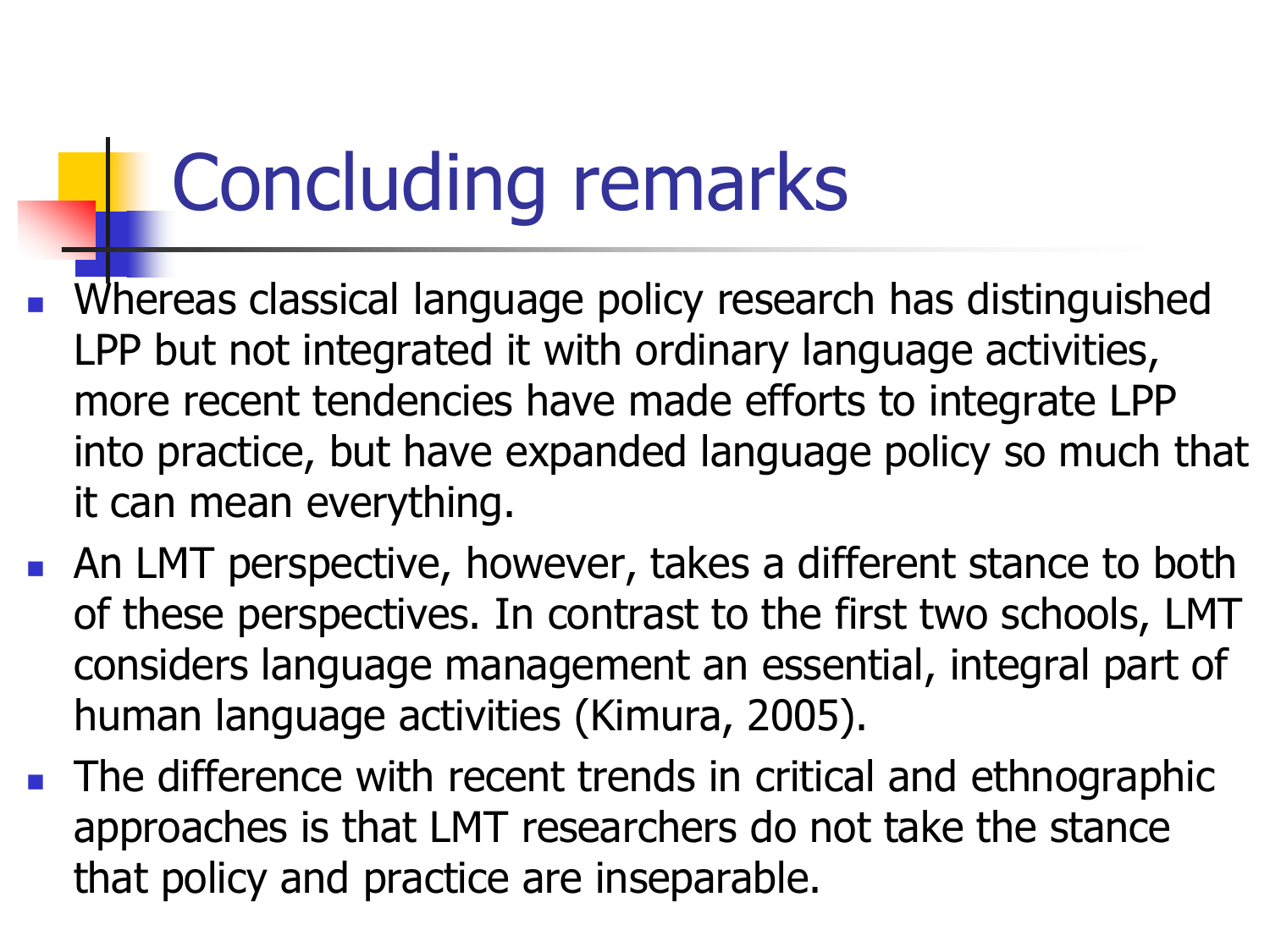## Concluding remarks (cont.)

By distinguishing management of communicative acts ("behaviour toward language") from communicative acts ("language behaviour"), yet at the same time integrating it as part of ordinary language activities, LMT shows a **third way** between a too narrow view of human intervention into language that overlooks a great part of such activities, and a too wide view that misses the essential distinction of different types of language activities.

-> Initially, the significance of LMT was to broaden the scope of LPP. Now, in the context of the "critical-etholgraphic turn"(Martin-Jone & da Costa Cabral 2018), its merit seems to be rather to point to different aspects of language activities.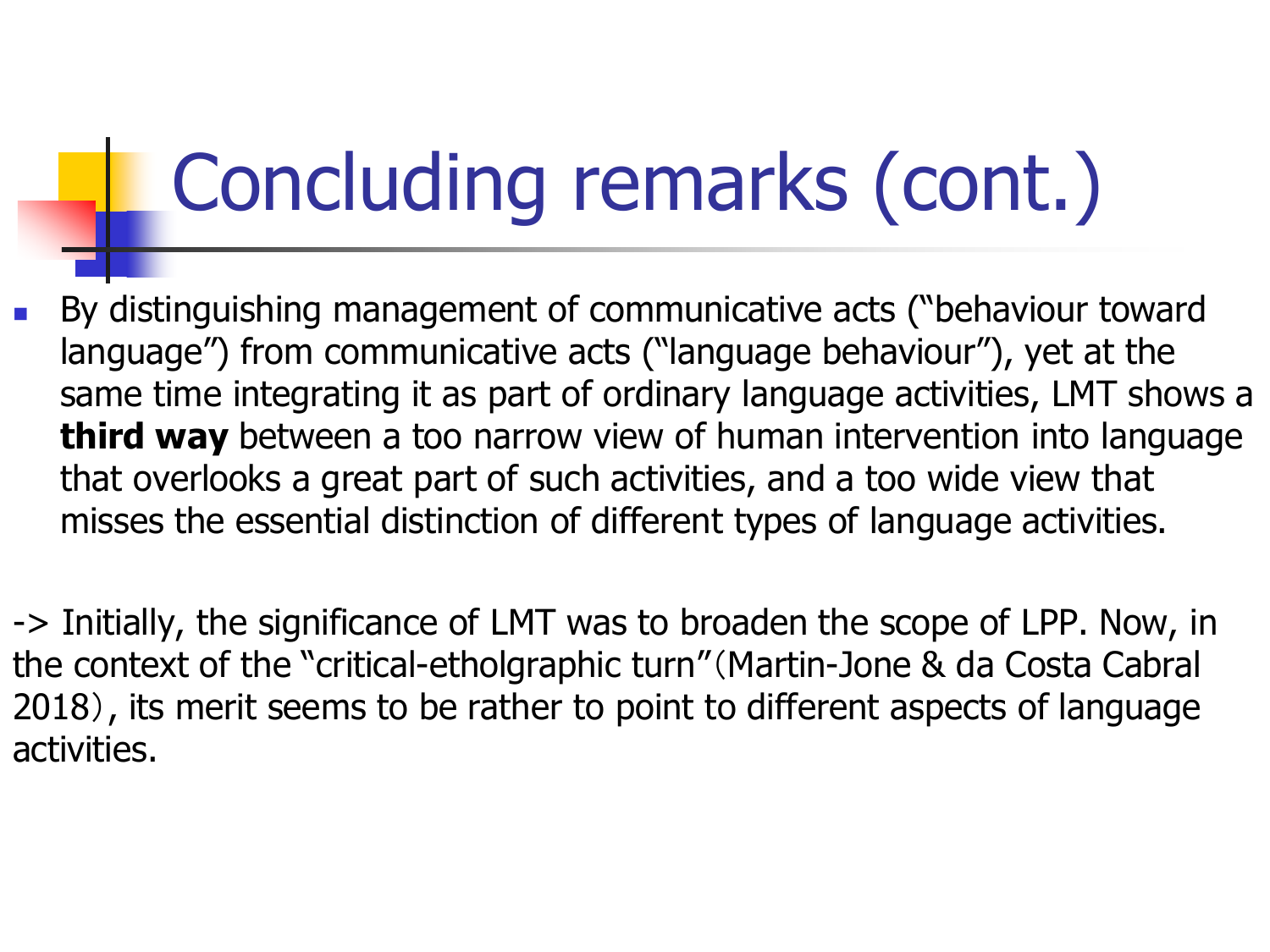Mediated communication as a site of intensive language management

> KIMURA Goro Christoph Sophia University Praha/Tokyo 2021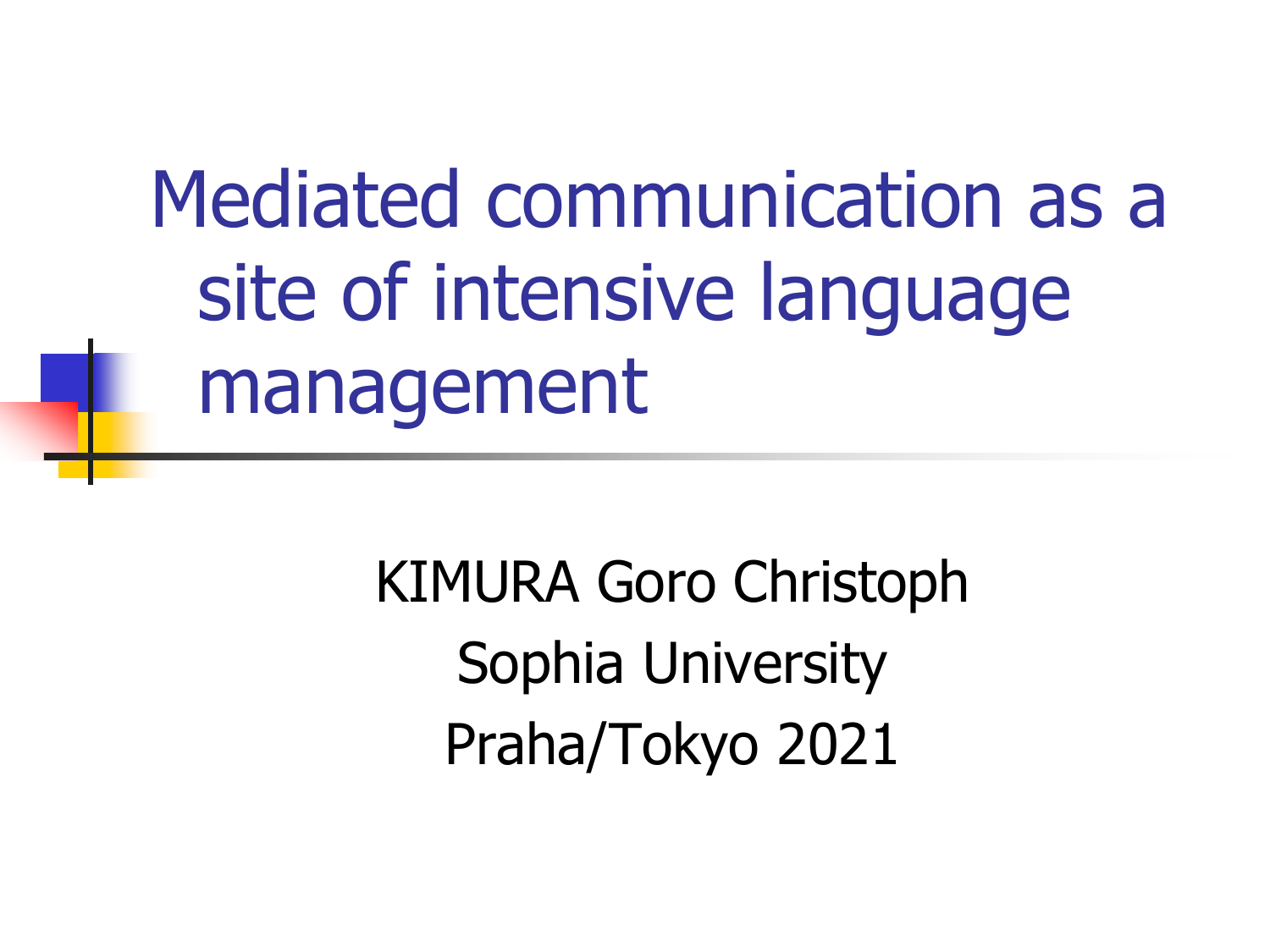## **Four language activities according to CEFR**

### generation (linguistic behavior)

**Table 1 –** Macro-functional basis of CEFR categories for communicative language activities

|                                                              | <b>RECEPTION</b>                                         | <b>PRODUCTION</b>                                     | <b>INTERACTION</b>                                           | <b>MEDIATION</b>           |
|--------------------------------------------------------------|----------------------------------------------------------|-------------------------------------------------------|--------------------------------------------------------------|----------------------------|
| Creative,<br>Interpersonal<br><b>Language Use</b>            | e.g. Reading as a<br>leisure activity                    | e.g. Sustained<br>monologue: Describing<br>experience | e.g. Conversation                                            | Mediating<br>communication |
| <b>Transactional</b><br><b>Language Use</b>                  | e.g. Reading for<br>information and<br>argument          | e.g. Sustained<br>monologue: Giving<br>information    | e.g. Obtaining goods<br>and services<br>Information exchange | Mediating a text           |
| Evaluative,<br><b>Problem-solving</b><br><b>Language Use</b> | (Merged with reading<br>for information and<br>argument) | e.g. Sustained<br>monologue: Presenting a<br>case     | e.g. Discussion                                              | Mediating concepts         |
|                                                              |                                                          |                                                       |                                                              |                            |

### management (metalinguistic behavior)

(Council of Europe 2020, CEFR Companion Volume) 18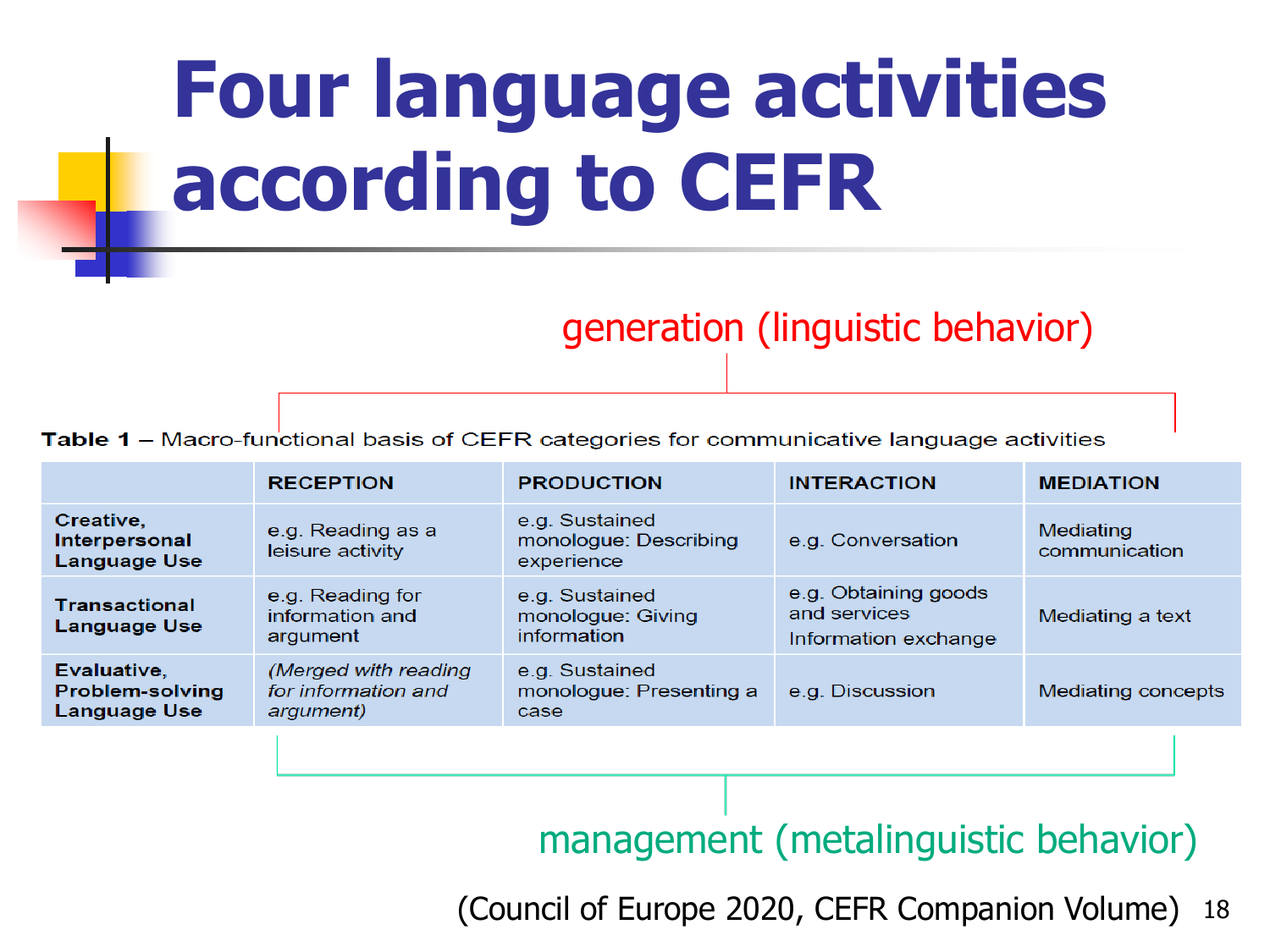# Relation between the four types

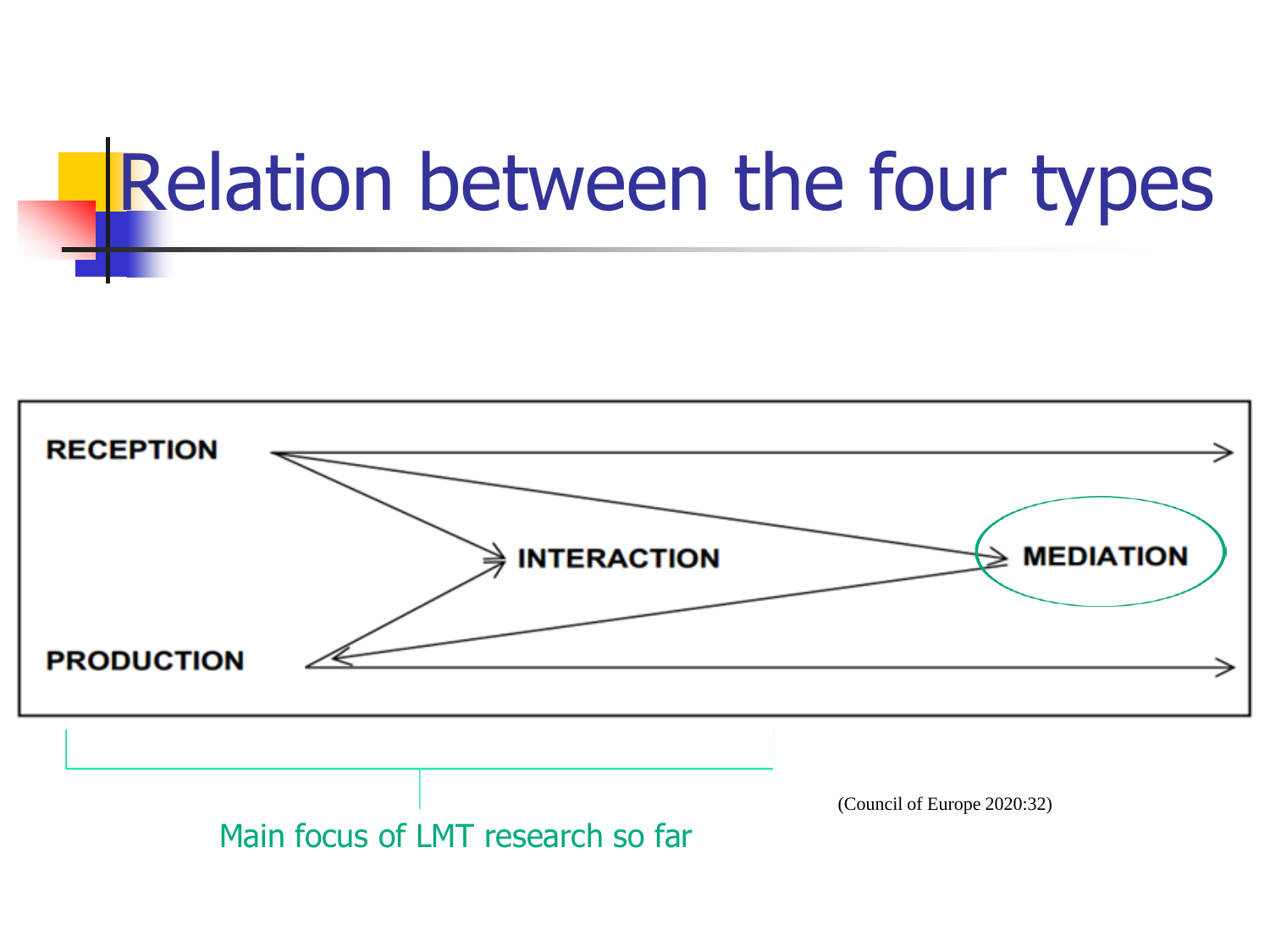### **Interpreting as a communication type with distinct features (Nekula 2002: 66, 70)**



-> Interpreting deserves special attention in language management research!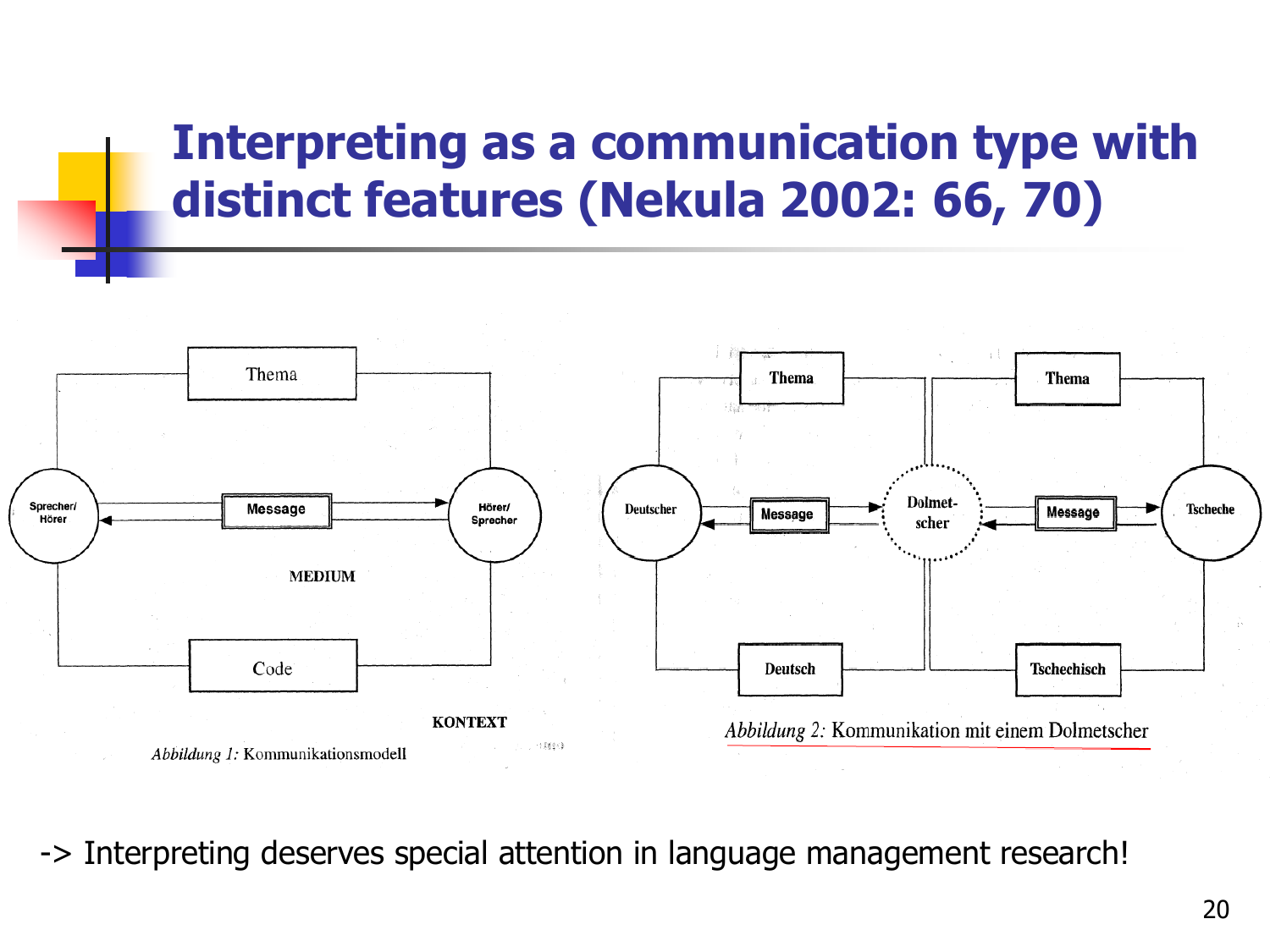### **English-Japanese interpreting**

- Focus on JAPAN
- Discussions in Japan on English as cooperate language: the language issue becoming a focus of attention
- Focus on ENGISH
- In other languages it may be simple necessity. But English skills can be presupposed to some extend.

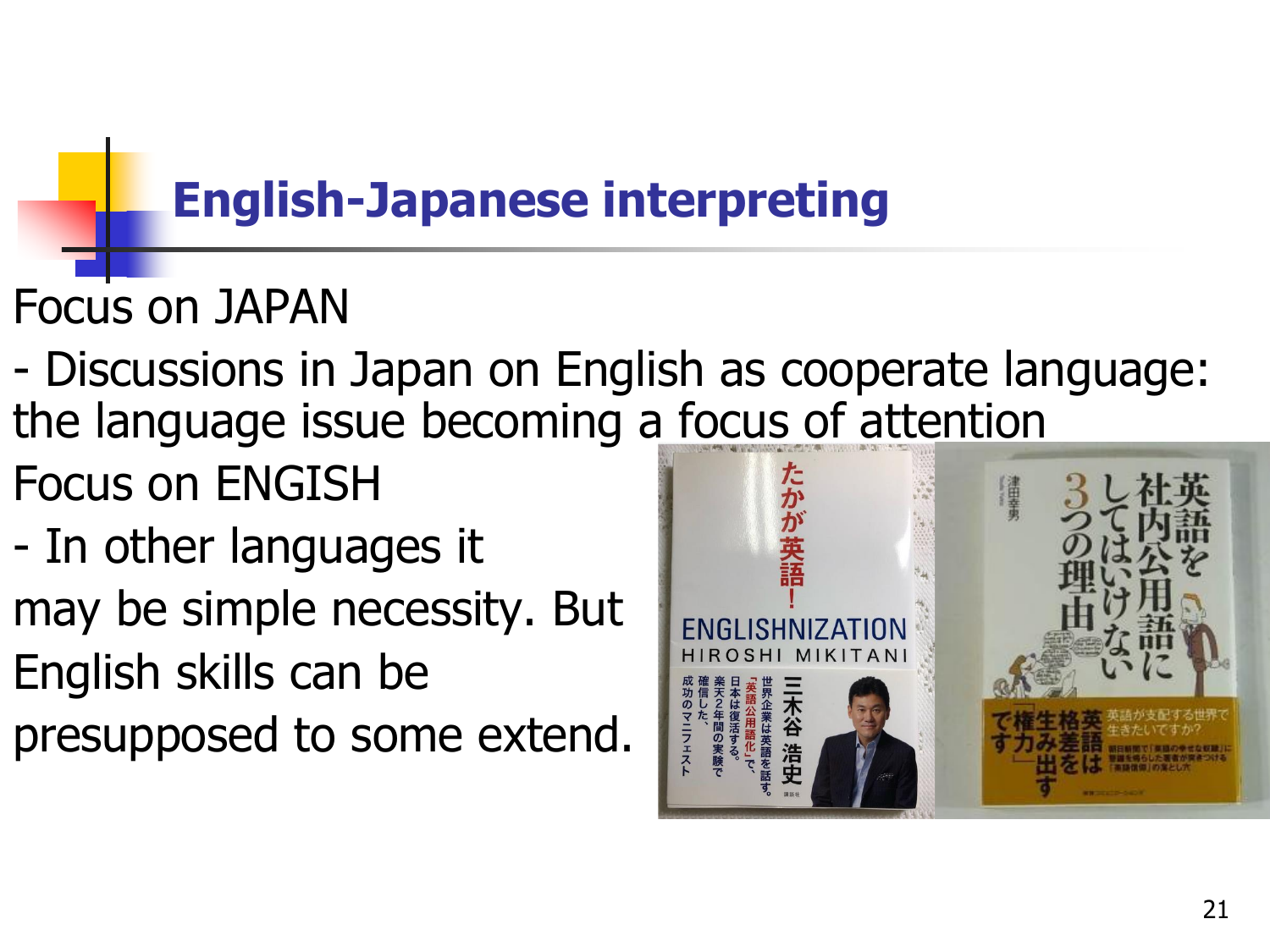### **Joint research**

- Takahashi, K., Kimura, G.C. (2017): "Who uses interpreters when, where and for what?: Perspectives from international business settings in Japan," Invitation to Interpreting and Translation Studies 17, 1-19.
- Takahashi, K., Kimura, G.C. (2018): "Why do Japanese business persons who speak English use interpreters?" Invitation to Interpreting and Translation Studies 19, 91-108.
- G. C. Kimura, Takahashi, K. (2019): "Language Management in business interpreting in Japan," 6th International Language Management Symposium, Kyoto.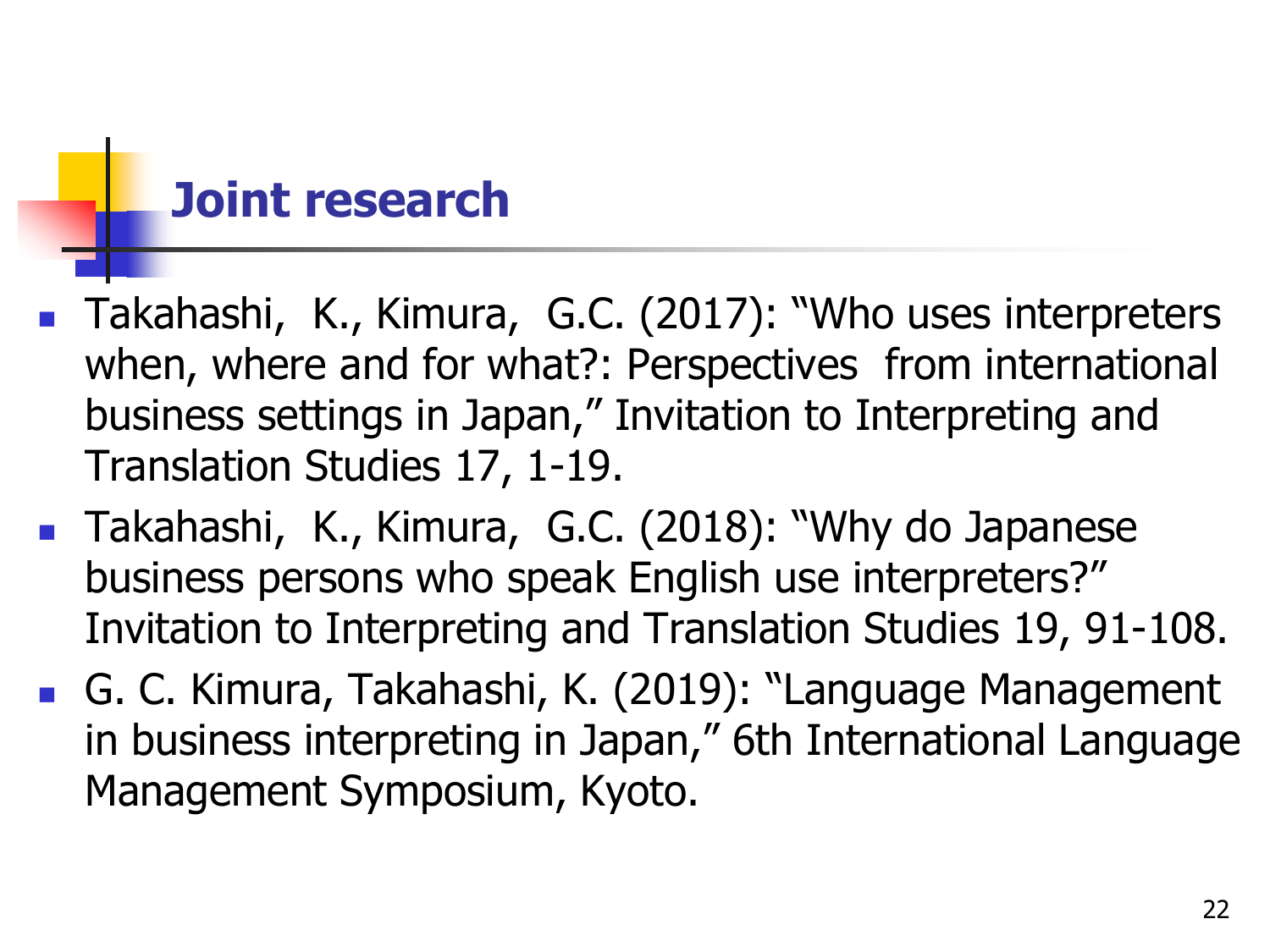

Contact situations using interpreters

### I. pre-interaction management: whether or not to prepare interpreters

II. Interaction management: how to use interpreting services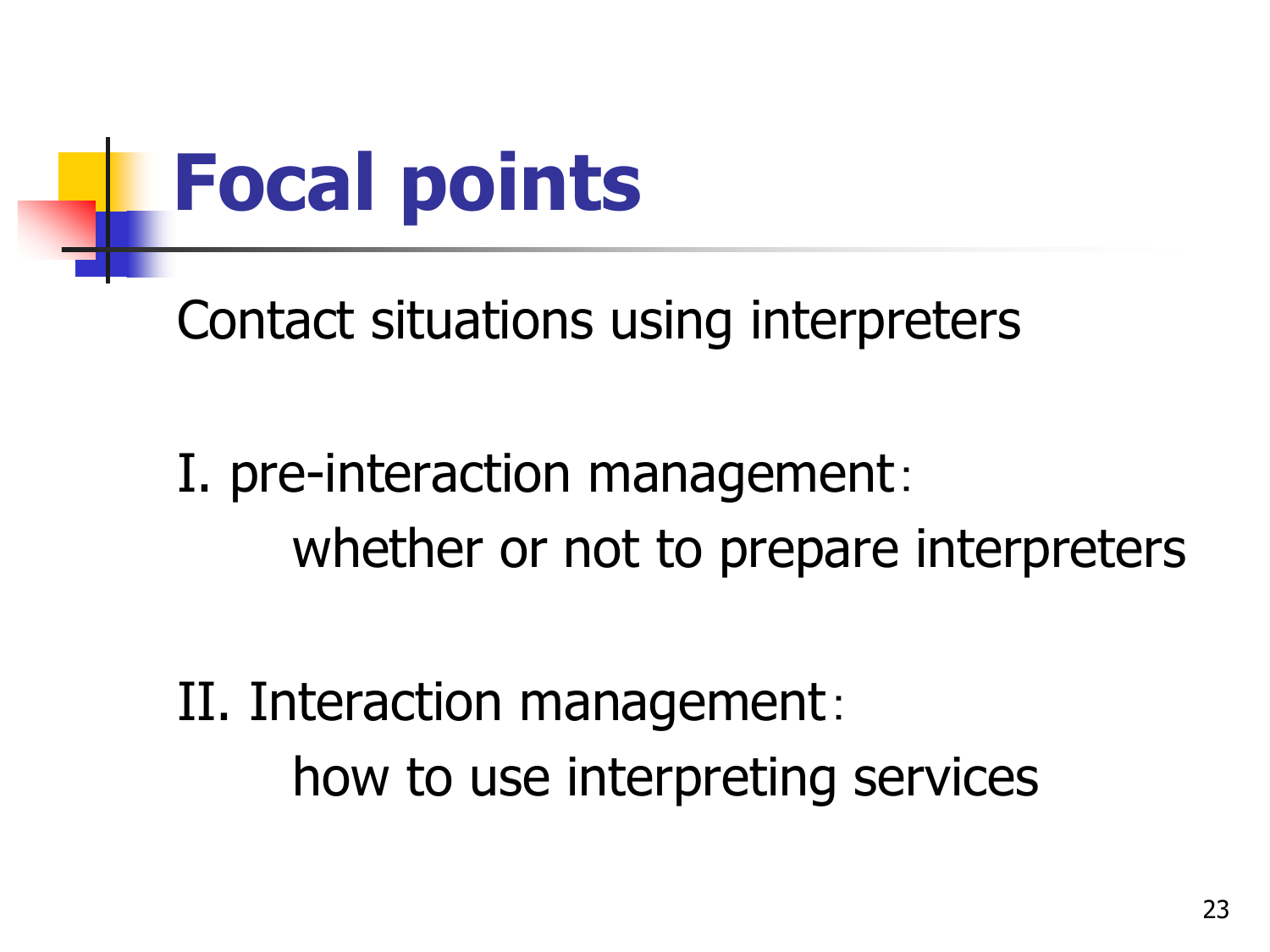## **Basic findings**

- All the interpreters and clients had experienced cases when there was
- **1. a choice** whether or not to use interpreting before the situation (i.e. not simple necessity)
- **2. a switch** between English as a lingua franca and interpreting within the contact situation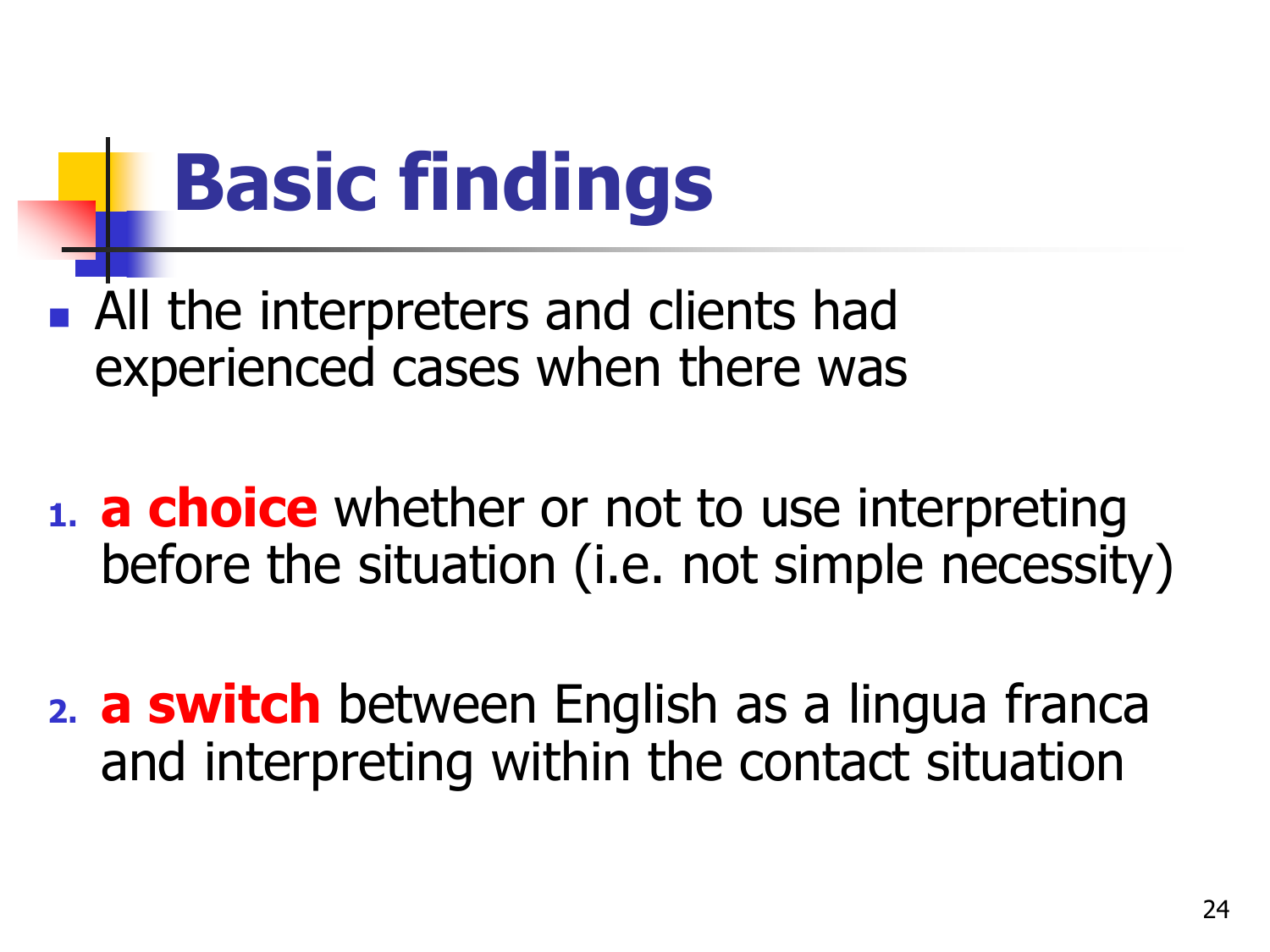### **Strategies of interlingual communication**

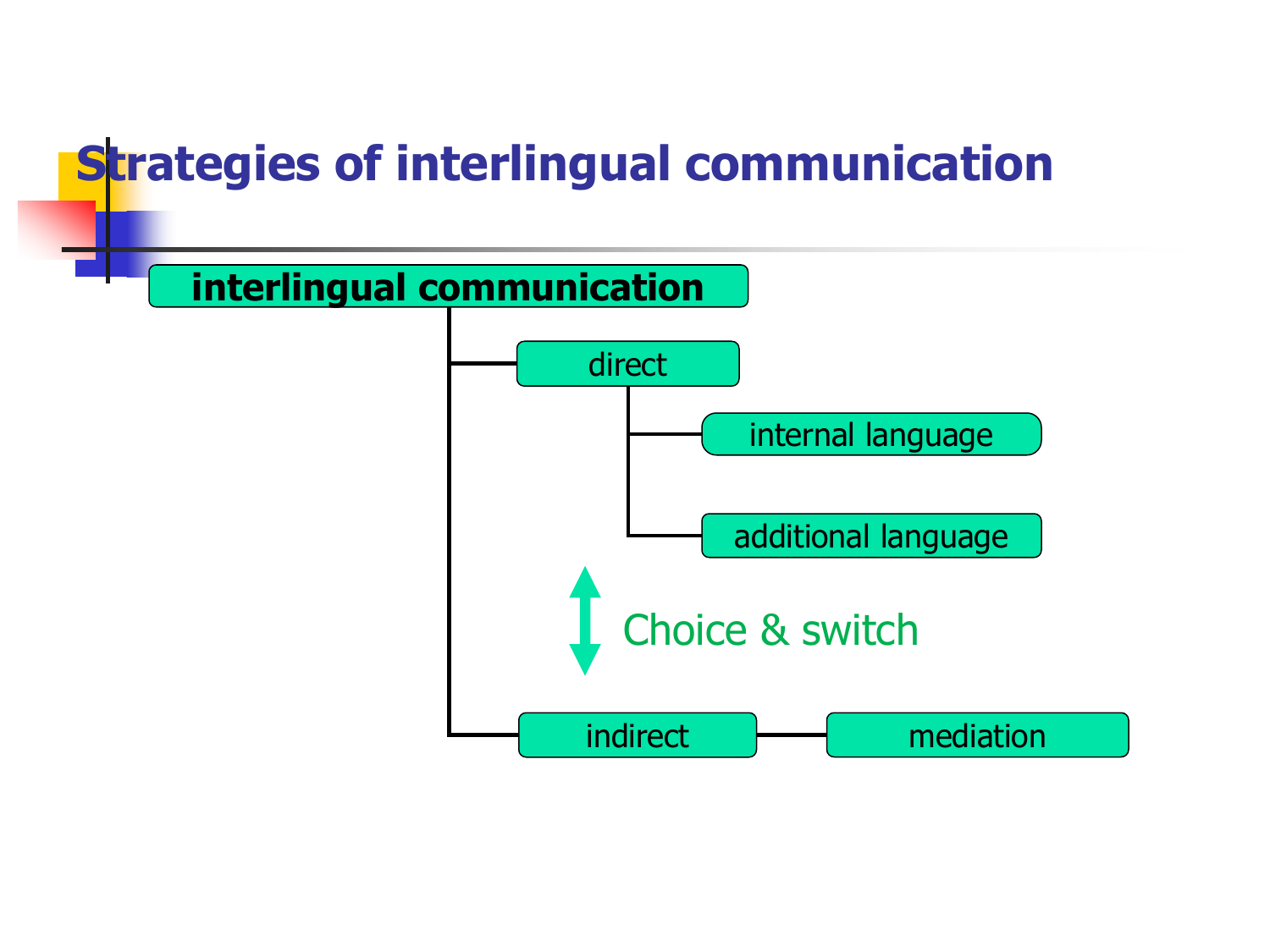## **Research 1: Method**

Structured interview

- 13 business-interpreters
- 9 business persons who use interpreting
- Mainly IT,
- financial service, including insurance and securities companies
- pharmaceutical companies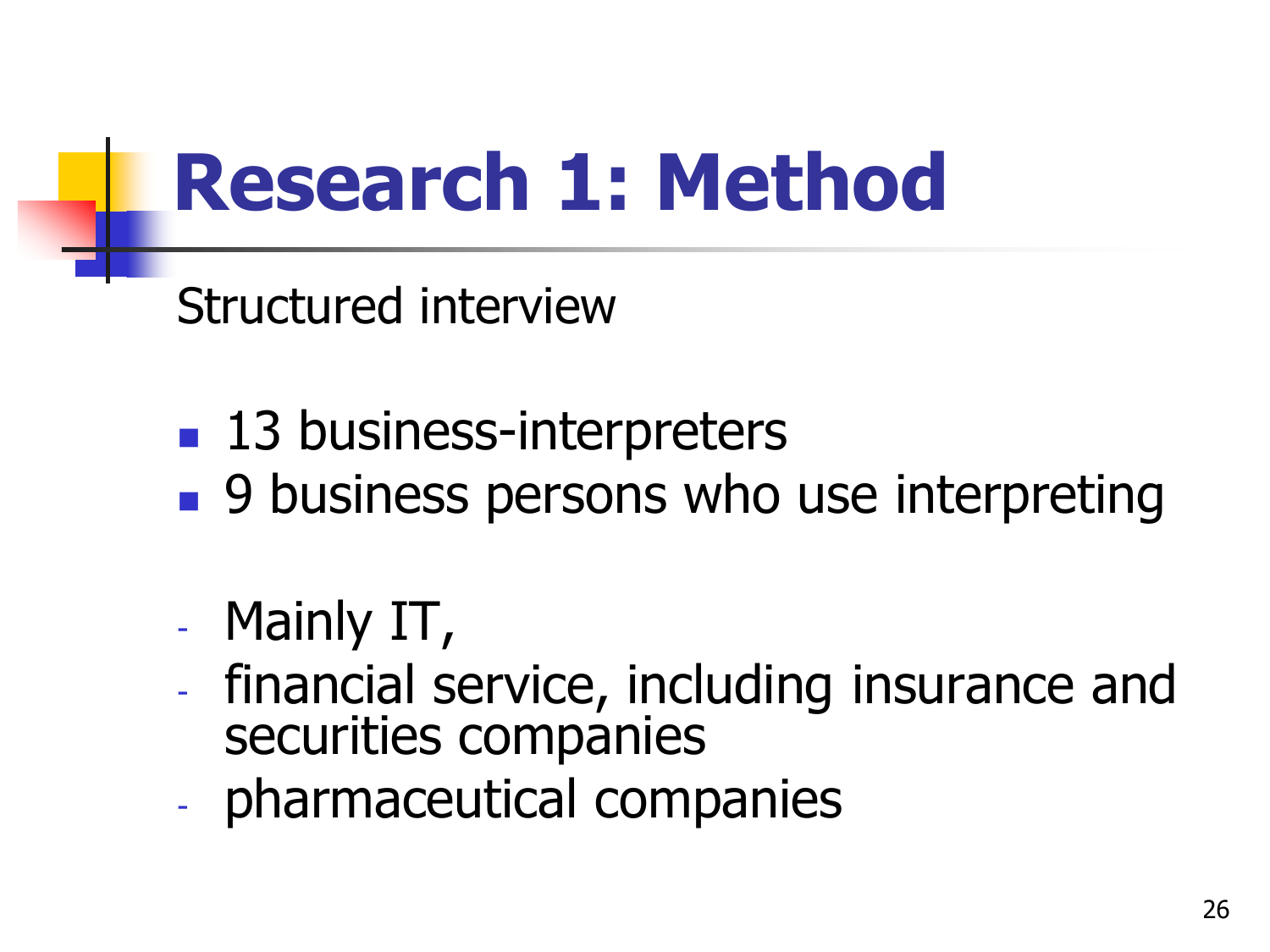### **Reasons to use interpreting rearranged**

### I.Pre-interaction management

1.Enhance certainty

2.Reduce the (cognitive, psychological) burden

3. Directions of interpreting

### II.Interaction management

- 1. Change in the course of the time
- 2. Contents of the talk

 $\rightarrow$  Complexity of language skills  $\rightarrow$  The question is not just whether to use interpreting or not

### Personal reasons **■** Social reasons

### I.Pre-interaction management

- 1. Degree of formality (officialness)
- 2.Participants
- 3. Share the interaction (monitor)

#### II.Interaction management 1. Addressee

 $\rightarrow$  Situational reasons  $\rightarrow$  The interpreter as a participant in the interaction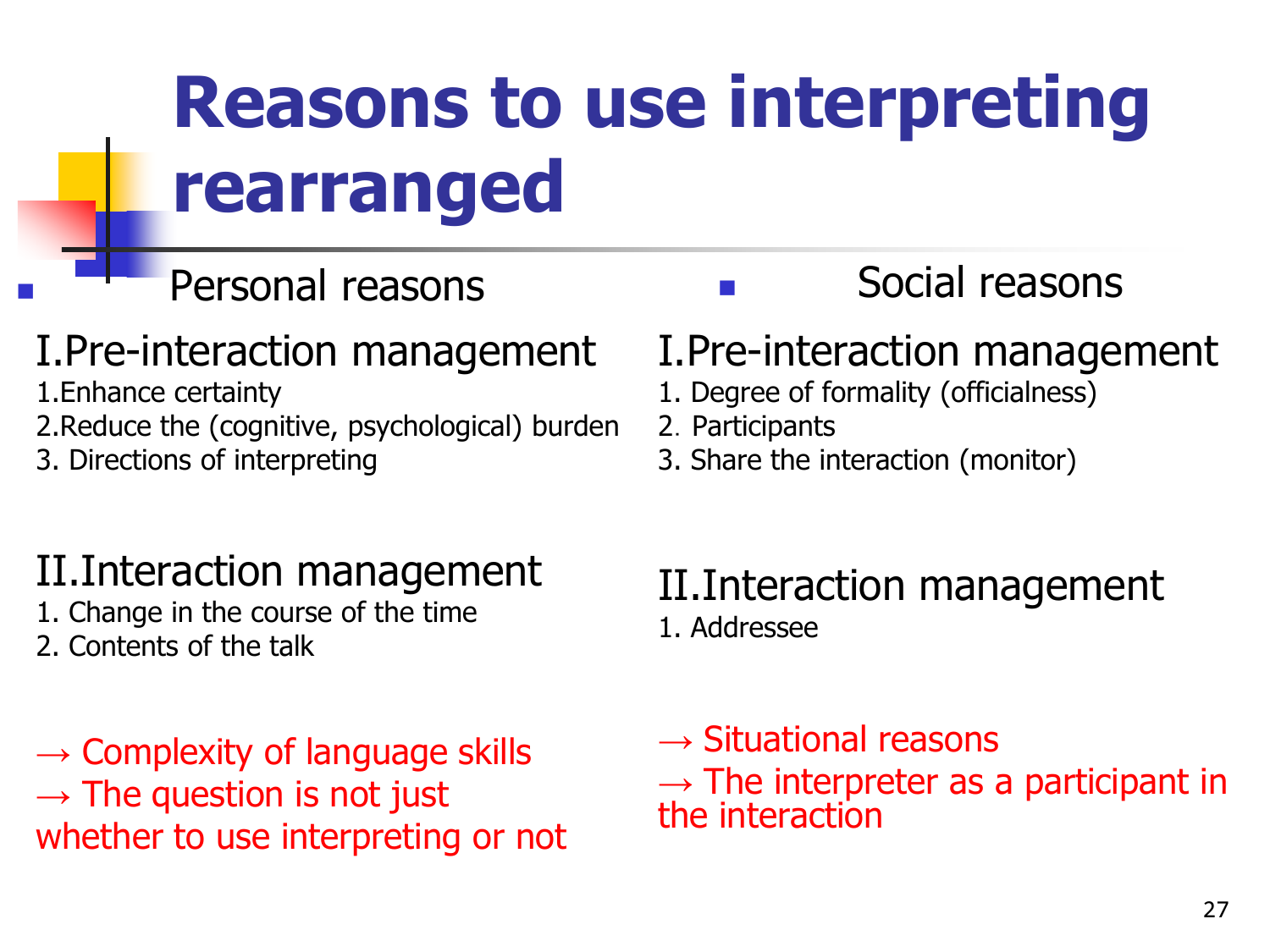## **Research 2: Method**

Focus group interview:

Four interpreters were asked to recall interpreting settings with irregular use of interpreters and reflect on their own language management following the language management process model.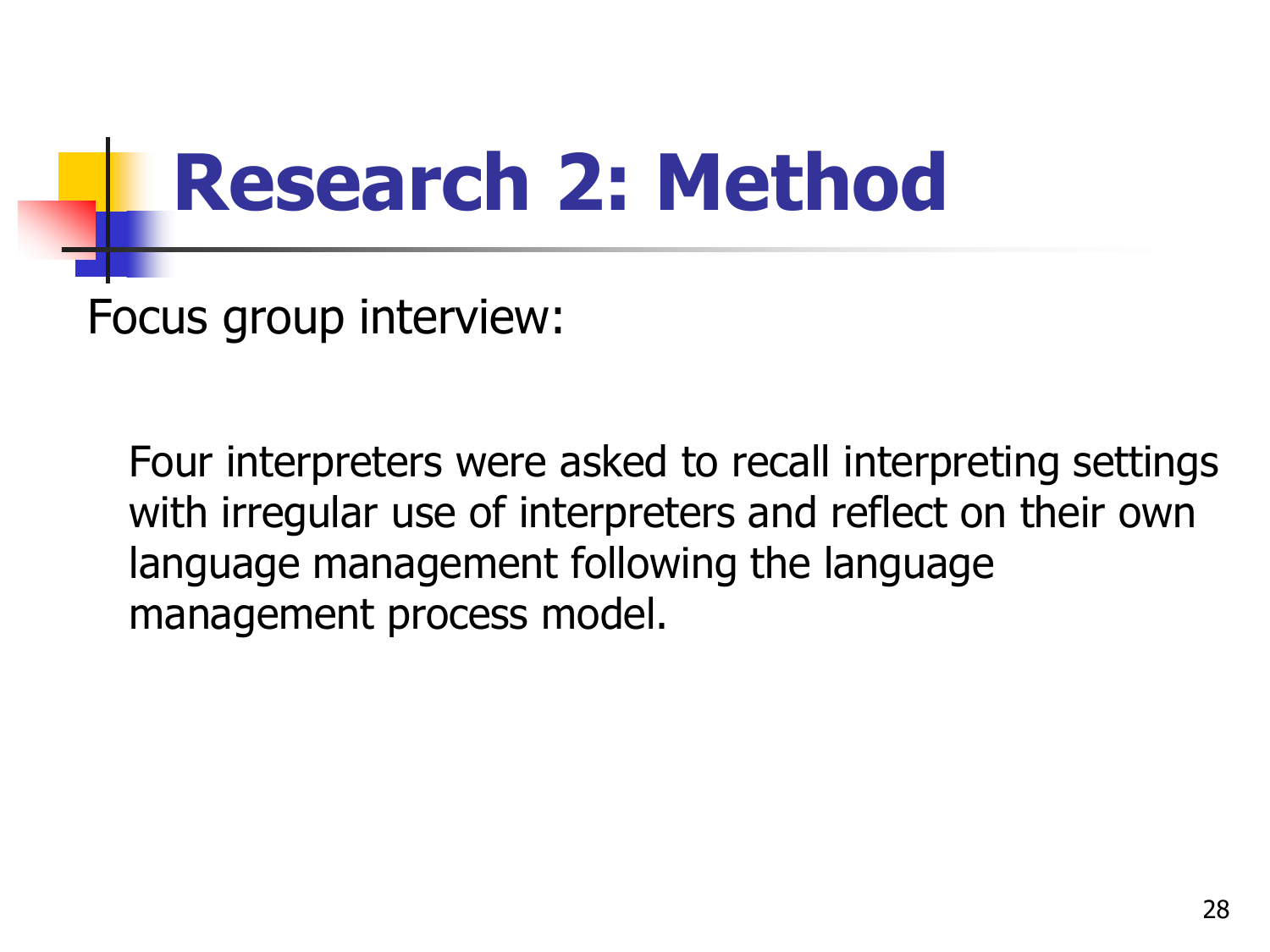## **The participants**

| Nickname    | Yπi | Aki | Haru                                | Nuts |  |
|-------------|-----|-----|-------------------------------------|------|--|
| Length of   |     |     | 10 years 30 years 17 years 10 years |      |  |
| career      |     |     |                                     |      |  |
| Age bracket | 50s | 50s | 50s                                 | 40s  |  |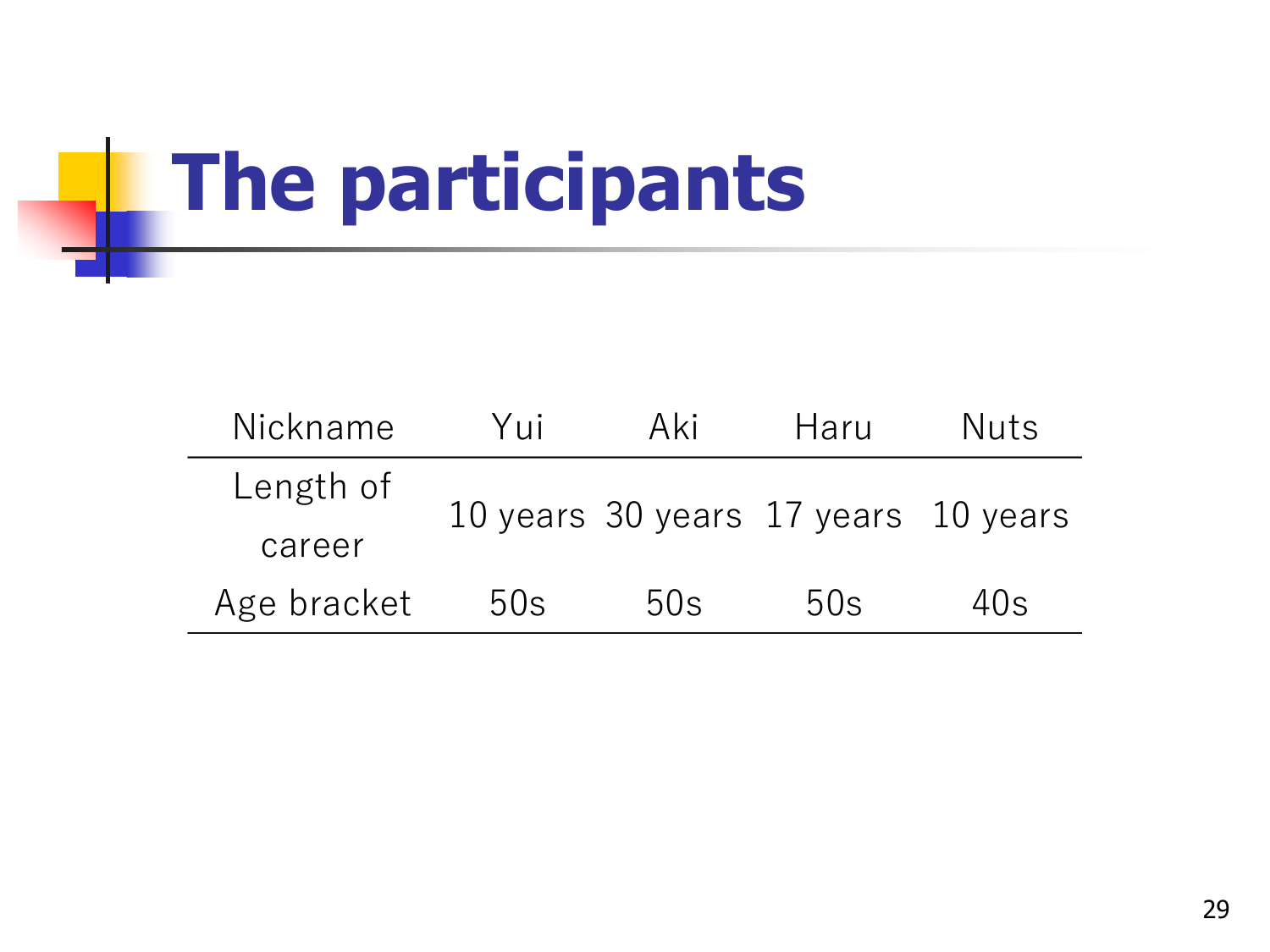## **Focus group interview**

- 1. Noting of irregular use: deviations from expectation?
- 2. Evaluation: negative, positive, neutral?
- 3. Adjustment design: intention to manage or not?
- 4. Implementation: management action?
- 5. Feedback/review: satisfied or not, lessons for the future?



(Feedback)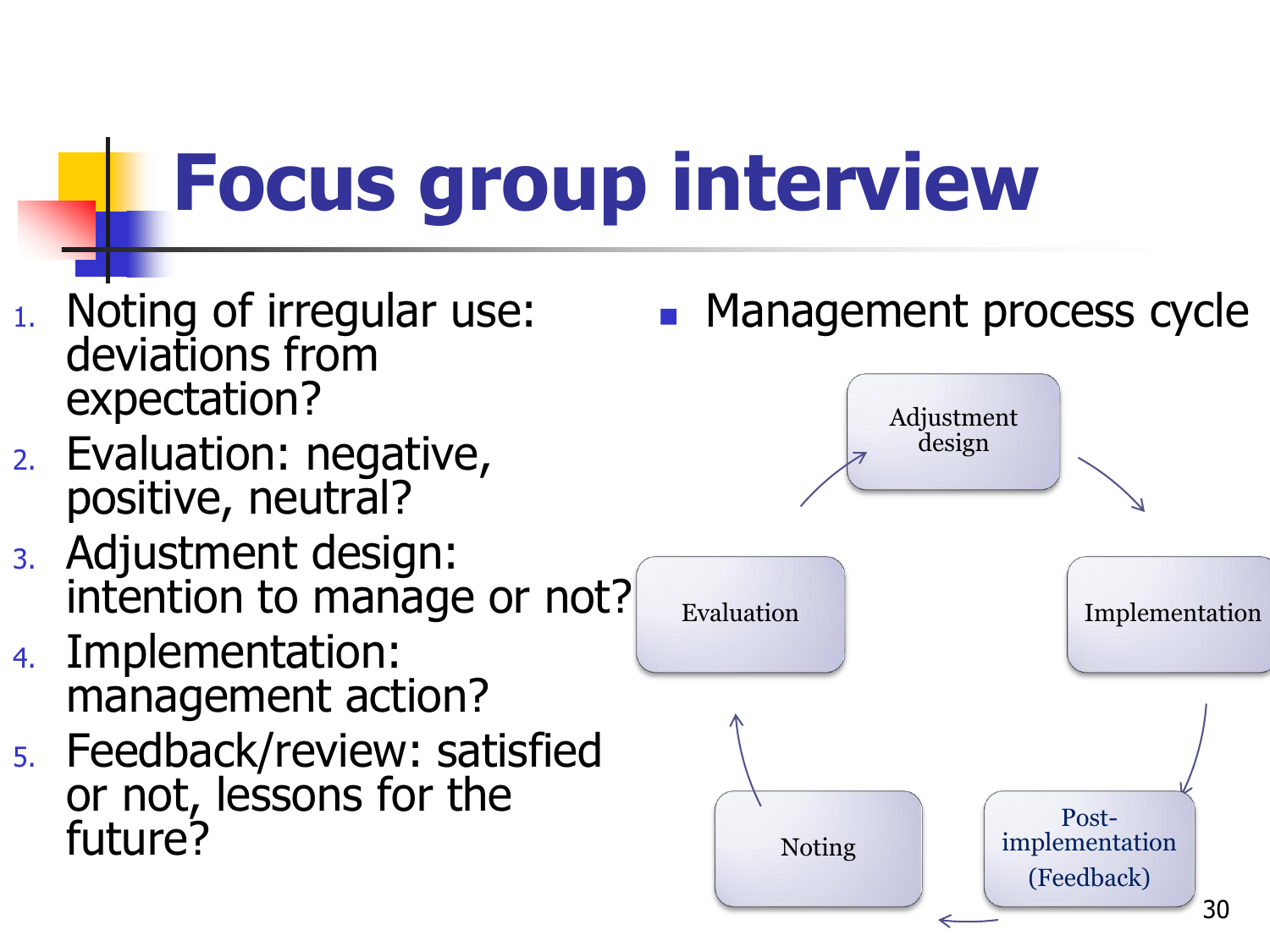### *Management by the interpreters*

|   | No | Client's management        |                                    | Interpreter's Intervention |  |
|---|----|----------------------------|------------------------------------|----------------------------|--|
|   | -1 | Pre-interaction management | Interpret only English to Japanese | Necessary and possible     |  |
|   | 2  | Pre-interaction management | The client didn't wear a headphone | Necessary but impossible   |  |
|   | 3  | Pre-interaction management | The client didn't wear a headphone | Necessary and possible     |  |
| Η | Δ  | Interaction management     | Client interprets                  | Not necessary              |  |
|   | 5  | Interaction management     | Client interprets                  | Not necessary              |  |
|   | 6  | Interaction management     | Client switched to English         | Necessary but difficult    |  |
|   | 7  | Interaction management     | Clients tried to speak English     | Necessary and possible     |  |
|   | 8  | Interaction management     | Client took off the headphone      | Not necessary              |  |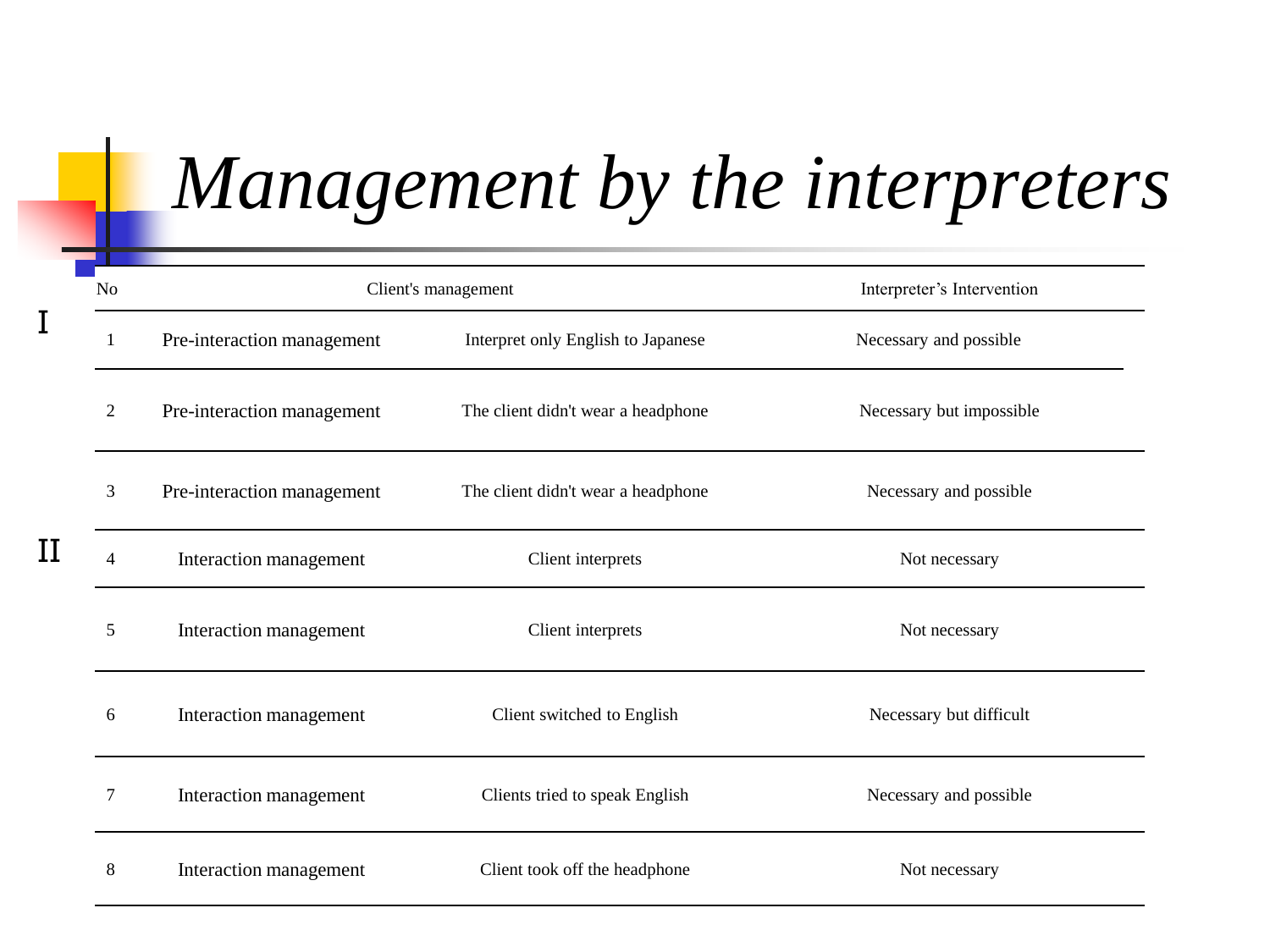### **I Interpreter's management to client's pre-interaction management**  Example 3 **intervention necessary and possible**

#### **NOTING**

The client was not using a headset and not listening to the interpretation, though the client actually needed interpretation. He asked me to interpret once again as he had not listened to it.

#### **EVALUATION**

Again! (It was not the first time for her to be asked to repeat interpretation). I have completed interpreting just right now. Wear a headset. This is not the first time you didn't listen to my interpretation and asked for it again after it was completed.

#### **ADJUSTMENT**

The client should have a headset over the ear to listen to the interpretation service. I would tell him so.

#### **IMPLEMENTATION**

I told the client to keep a headset over the ear. Sometimes, I have already forgotten what I interpreted the moment interpreting is completed. So, in order for me to interpret again, I had to ask the English speaker to repeat what he said, adding that the Japanese client was not listening to my interpretation.

#### **REVIEW**

I will ask the audience to wear a headset before the meeting begins next time.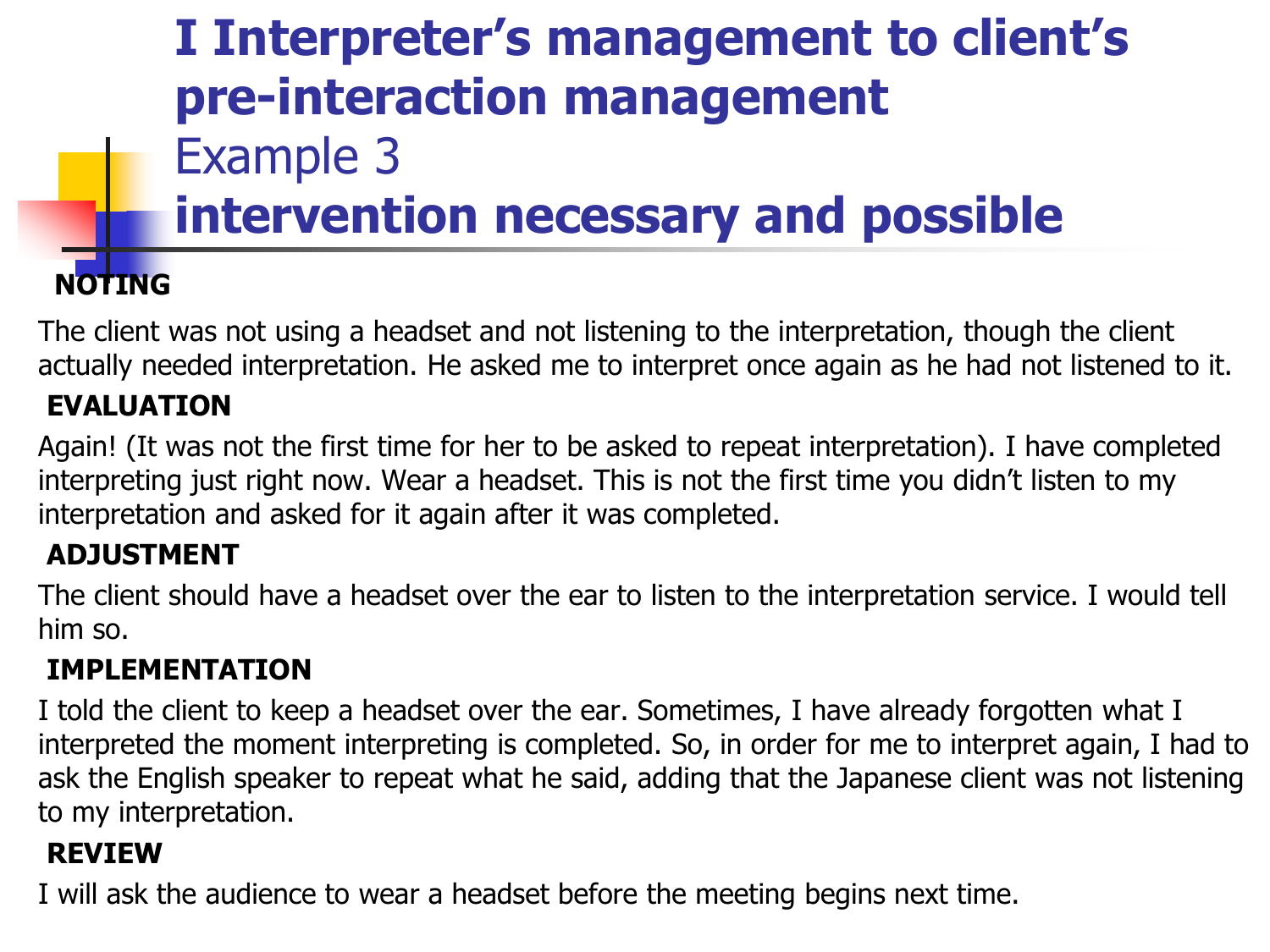### **II Interpreter's reaction to client's interaction management** Example 6 **intervention necessary and possible**

#### **NOTING**

Some misunderstanding occurred between a Japanese speaker who switched from Japanese to English in the middle of his utterance and the Japanese listeners who didn't understand the part of the conversation that was made in English. Accordingly, the topic of the meeting was getting slightly diverted away from the topic discussed.

#### **EVALUATION**

I was afraid of what would happen if it went on this way. "Is it really OK?" I was wondering what I should do.

#### **ADJUSTMENT**

I was taking notes of their conversations and getting ready to offer immediate assistance at any time if someone happened to ask for the interpretation. Also, I was prepared to point out the cause of misunderstanding, if someone said that there was something wrong with communication. If the participants in the meeting had been at the working level of the project, or it had been a more casual meeting, I would have taken the action to amend the misunderstanding.

#### **IMPLEMENTATION**

As the top management was involved in the meeting, and I was not asked to clarify, no action was taken. Even if I tried to help their miscommunication, it was almost impossible to intervene in the middle of the conversation, and it was difficult to judge where to intervene. However, if there had been a chance to intervene, I would have.

#### **REVIEW**

When I had a chance to intervene, I felt I should have intervened much earlier to avoid misunderstanding. So, next time, when I encounter such a situation, I will do that earlier.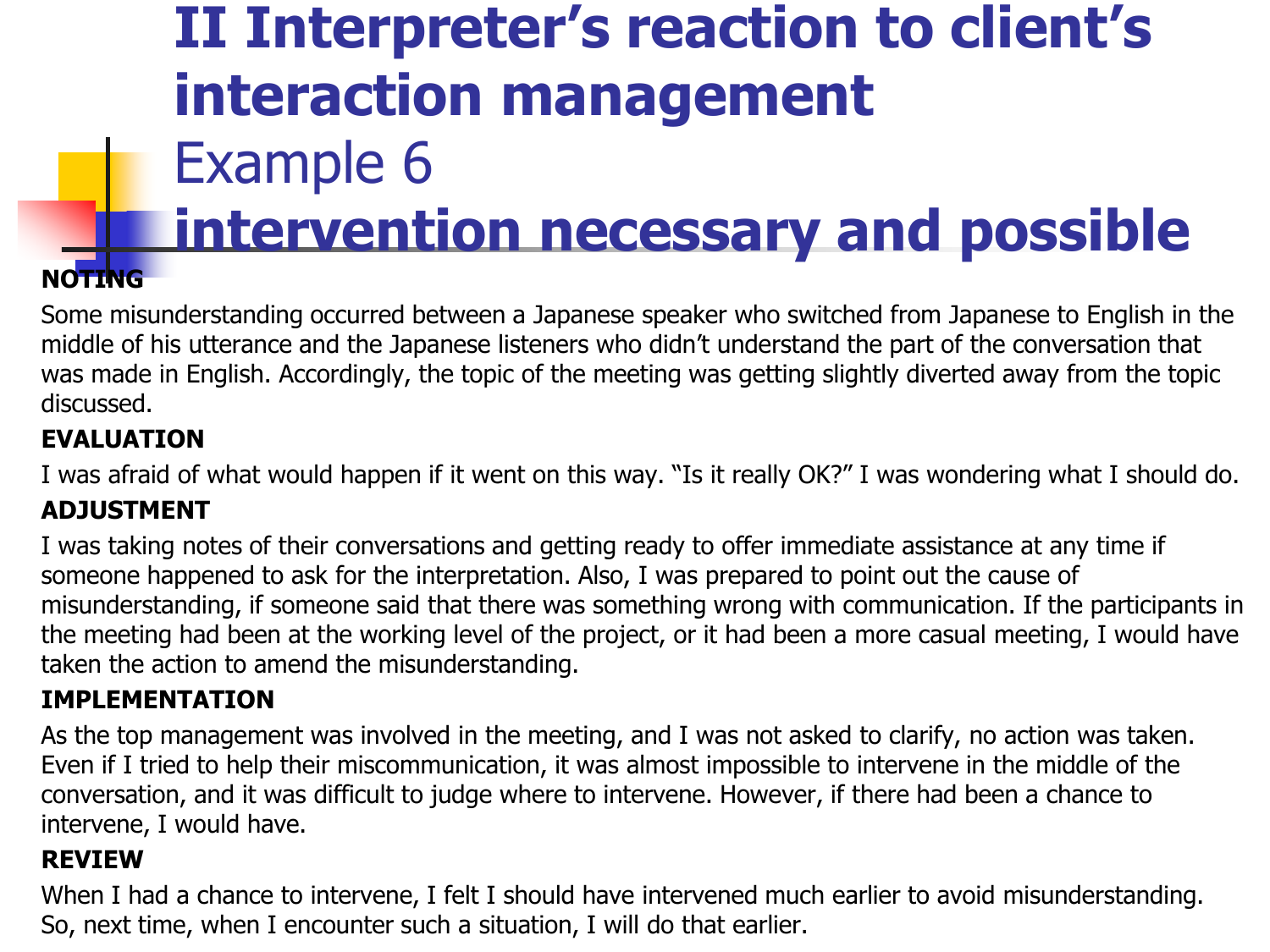## Concluding remarks

- The relevance of mediated communication as a site of language management
- There are a number of personal, social and institutional reasons on the client's side to use or not to use interpreters, before or during a situation.
- Some of them cause problems which require management by the interpreters in order to bring success to the negotiation.
- The management includes pre-, in- and post-interaction management. But it is not always possible for the interpreter to intervene. So, it is desirable that the interpreters are consulted in pre-interaction management by the clients and are recognized as participants with a special role in the setting.
- The role of the interpreter should be understood in a wider sense than just someone who interprets within a given situation, and should be conceived to include communication management of the business meeting.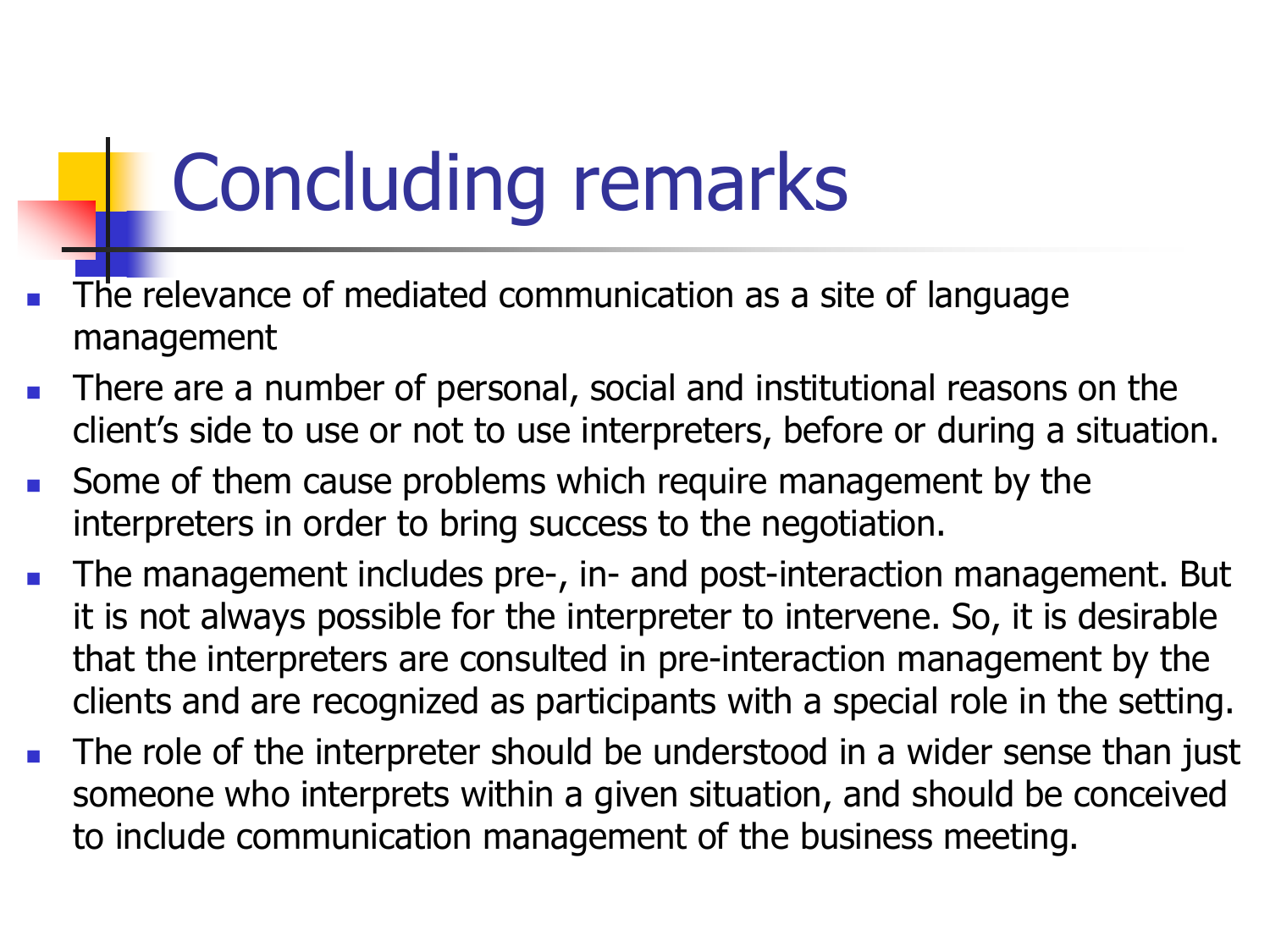- Implications for the training of interpreters: this reality of the interpreting setting must be taught to would-be interpreters and student interpreters, before they start working as interpreters.
- Implications for clients (companies): strategical choices about interpreting should be regarded as part of corporate language management (efficiency of professional mediation in communication that necessitate high precision, which is much harder to acquire).
- Further research: it is required to analyze the complaints and requests from clients to interpreters and the difference in opinions between clients and interpreters. Intersecting management by clients and interpreters (Fairbrother 2020) is also a task for analysis.